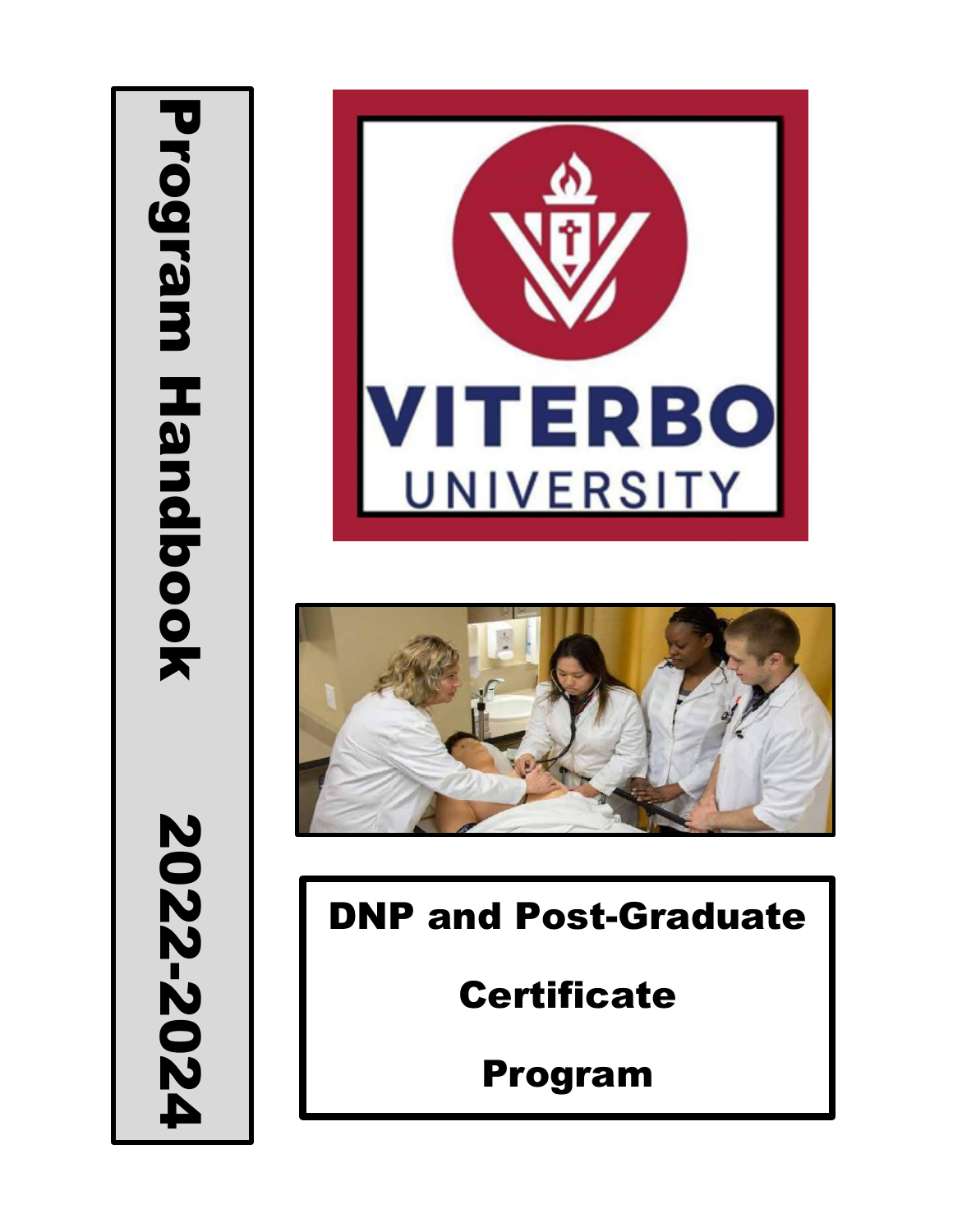# **Welcome to Viterbo University**

On behalf of the faculty and staff at the School of Nursing, we welcome you to Viterbo University. You are embarking on an educational experience, which will challenge you to advance your knowledge and skills. Contemporary health care is characterized by unprecedented changes in science and technology, by increasing globalization, and by socioeconomic and environmental imbalances. Advanced education in nursing will provide you with the specialized knowledge needed to address the health challenges of our global society.

Our faculty is committed to excellence in teaching and is known for their commitment to student learning. Through both face-to-face and web-enhanced courses, you will experience high quality, interactive instruction based on current nursing research and practice. You will have the opportunity for clinical practicum options to augment your learning in your chosen role preparation. We believe that graduates of our program are well prepared for demanding roles as professional nurses in advanced roles who will improve the health of the communities they serve.

Thank you for choosing Viterbo University for advancing your professional nursing career. May your journey be a rich adventure leading to both personal and professional development.

Mary Ellen Stolder, PhD, RN, ANP-BC Dean, School of Nursing and Health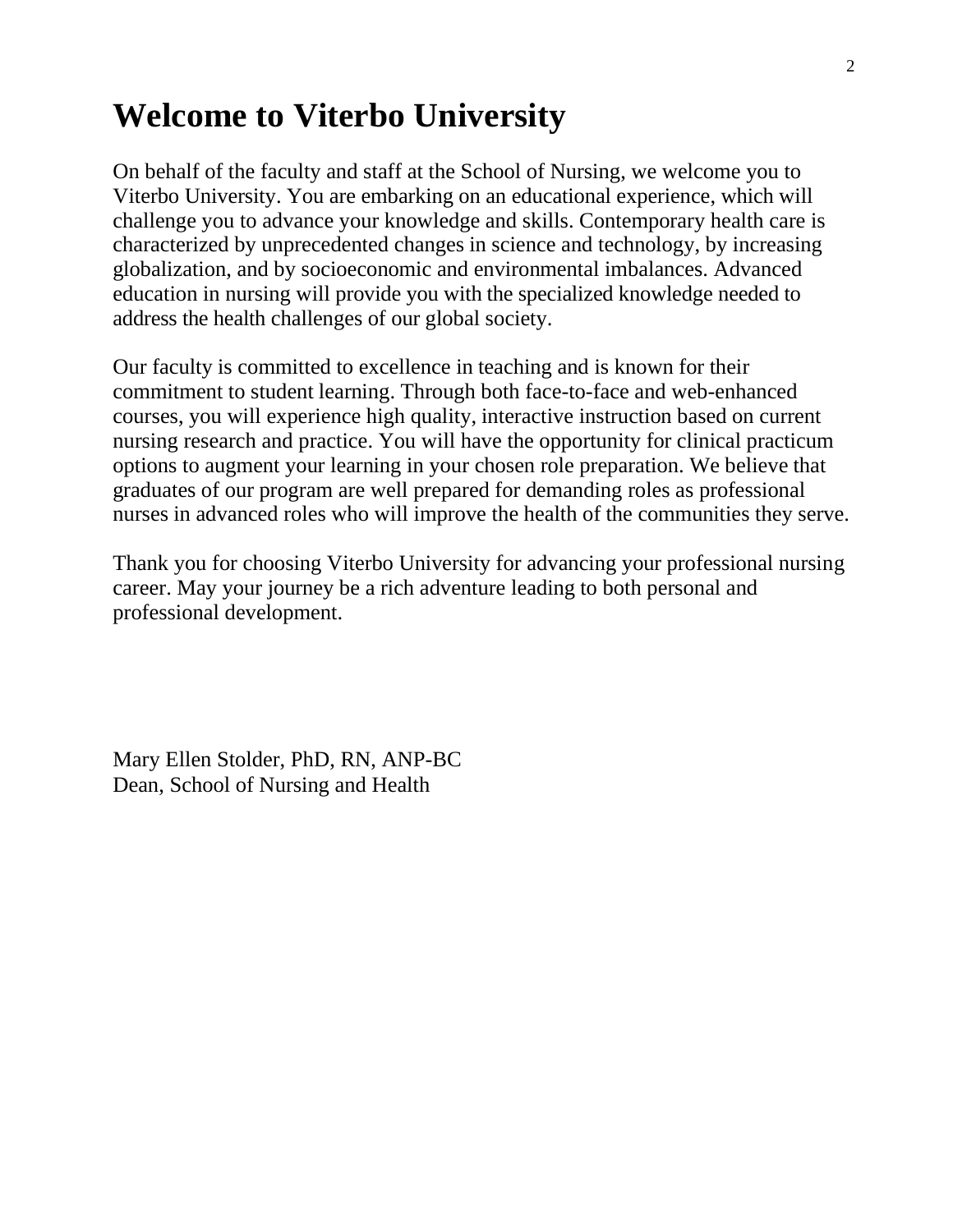# **Doctor of Nursing Practice (DNP) Program Handbook**

This handbook does not establish a contractual relationship. Its purpose is to provide students with information regarding programs, requirements, policies, and procedures to qualify for a graduate degree in nursing from Viterbo University. A student follows the curriculum in effect at the time of formal admission as a degree-seeking student provided attendance is uninterrupted and a degree is completed within the allotted period. This handbook is normally published every two years. When substantive policy or curricular changes are made before a handbook revision, timely notification is made to students. This handbook is designed to supplement the Viterbo University Graduate Catalog, not replace it. Both documents are essential to fully understand the policies and processes of the Doctor of Nursing Practice (DNP) and post-graduate certificate programs. In addition, the websites associated with the DNP/certificate programs are important resources to consult.

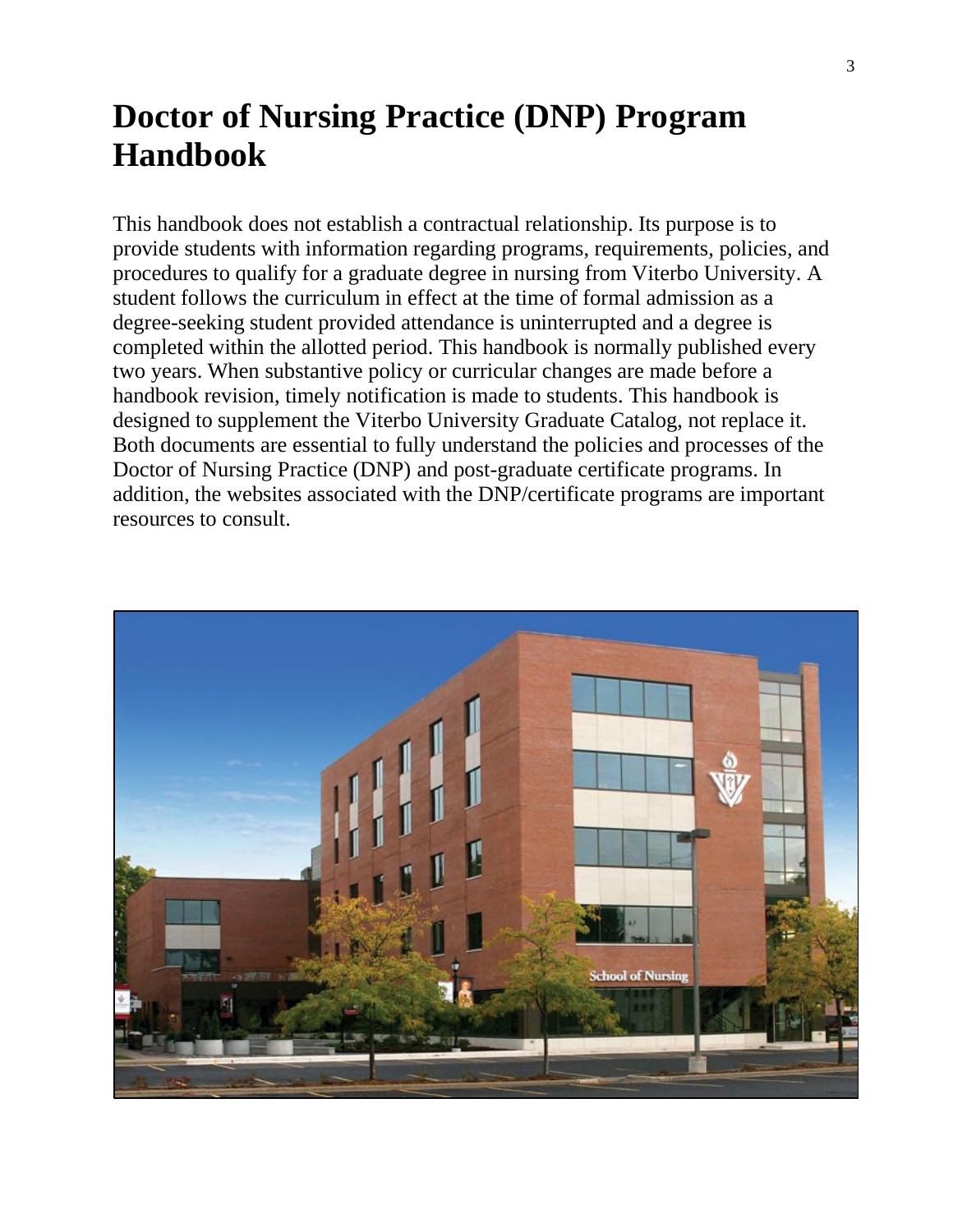# **Table of Contents**

| Policy and Guidelines Applying to Non-Discrimination on the Basis of Disabilities 11 |     |
|--------------------------------------------------------------------------------------|-----|
|                                                                                      |     |
|                                                                                      |     |
|                                                                                      |     |
|                                                                                      |     |
|                                                                                      |     |
|                                                                                      |     |
|                                                                                      |     |
|                                                                                      |     |
|                                                                                      |     |
|                                                                                      |     |
|                                                                                      |     |
|                                                                                      |     |
|                                                                                      |     |
|                                                                                      |     |
|                                                                                      |     |
|                                                                                      | .26 |
|                                                                                      |     |
|                                                                                      |     |
|                                                                                      | .27 |
|                                                                                      |     |
|                                                                                      |     |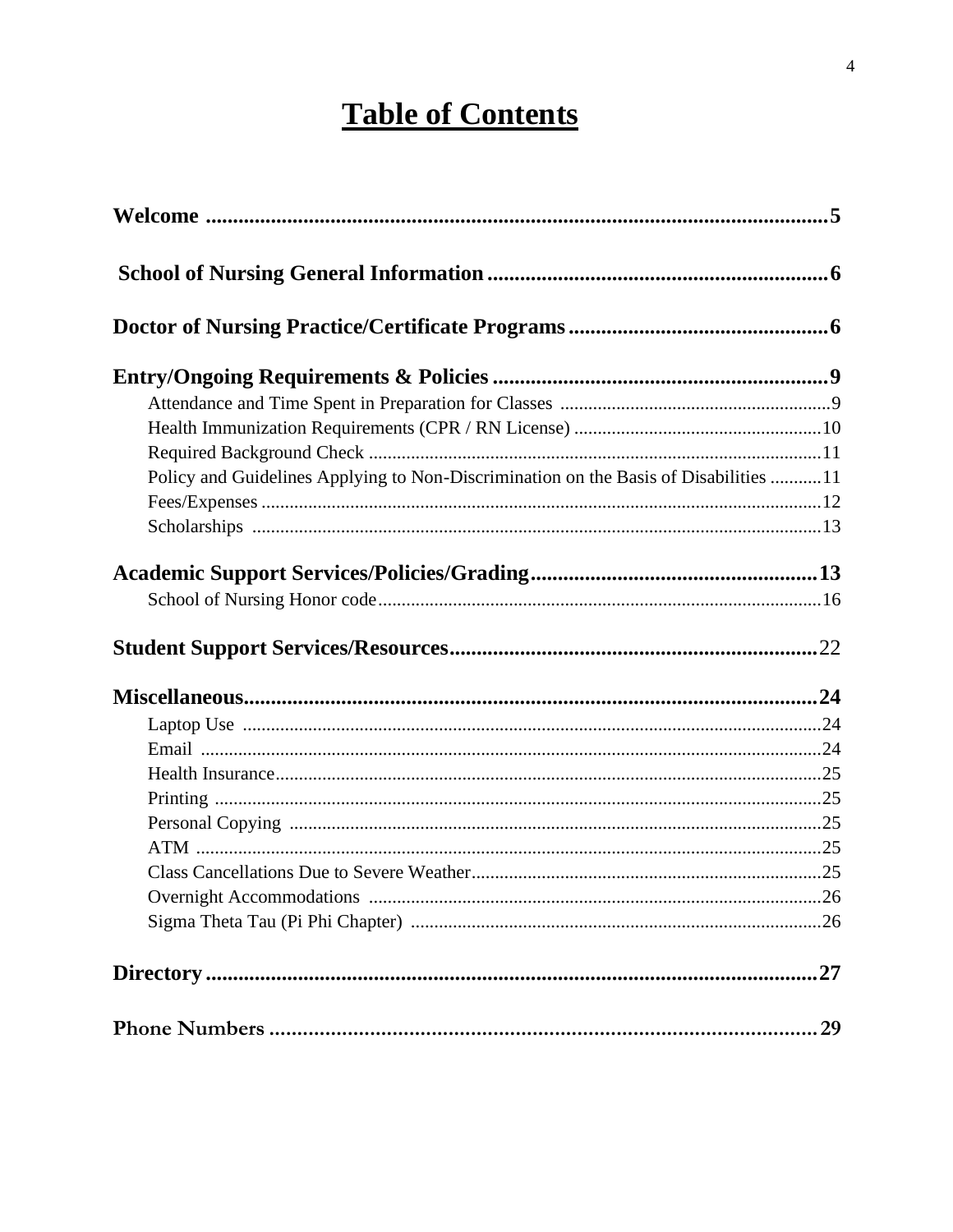# **Welcome to the DNP/Certificate programs at Viterbo University**

The School of Nursing is committed to providing an educational experience for qualified professional nurses who wish to pursue an advanced degree or specialty certification in Nursing. This program attempts to meet the unique needs of the DNP/certificate student while assuring fulfillment of the expectations related to higher education. Various educational methodologies appropriate to the adult learner with life and professional experience are incorporated into the curriculum plan and course delivery methods. Attempts have been made to facilitate full-time and parttime study while maintaining the demands of family and professional roles. We wish you the best of enriching experiences as you start graduate school.

Welcome to this professional venture!

Michele Merten, DNP, ANP-C Graduate Program Director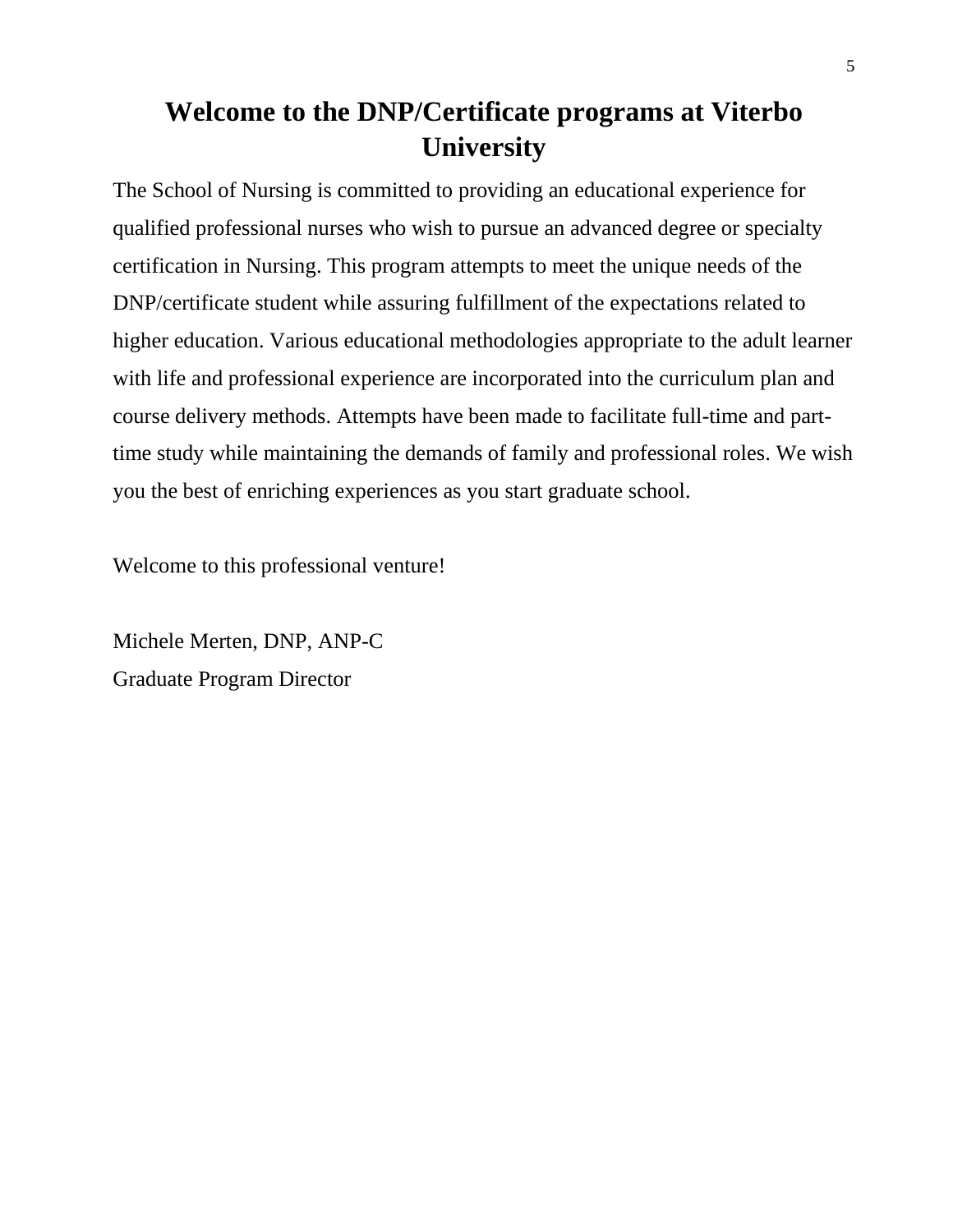# **School of Nursing – General Information**

## **School of Nursing Mission Statement:**

The School of Nursing prepares nurse leaders for professional holistic nursing practice and advancement of nursing knowledge, through the pursuit of wisdom. Faculty create an educational experience that embraces diversity, equity and inclusion within the values of caring, wisdom, integrity, collegiality, and commitment for faithful service and ethical leadership in a global community.

## **Vision**

The School of Nursing will develop nursing leaders whose competence, caring, and commitment to excellence will empower individuals and communities to achieve their highest level of health and well-being.

## **The Goals of the School of Nursing are to:**

- Implement a professional nursing curriculum that builds on a strong liberal arts foundation for student learners and offers specialization, expansion, and/or advancement in nursing practice for graduate and professional learners
- Provide an educational experience that emphasizes active learning in a values-based context
- Create a collegial environment that facilitates the professional development of students and faculty
- Prepare graduates for professional practice in a dynamic health care environment

# **DNP and Adult-Gerontology Acute Care Nurse Practitioner Certificate Programs**

#### **Post-BSN to DNP**

Adult gerontology acute care nurse practitioner (AG-ACNP) Adult gerontology nurse practitioner (AGNP) Family nurse practitioner (FNP) Certified Registered Nurse Anesthetists (CRNA) DNP/MBA dual degree program Ethical Leadership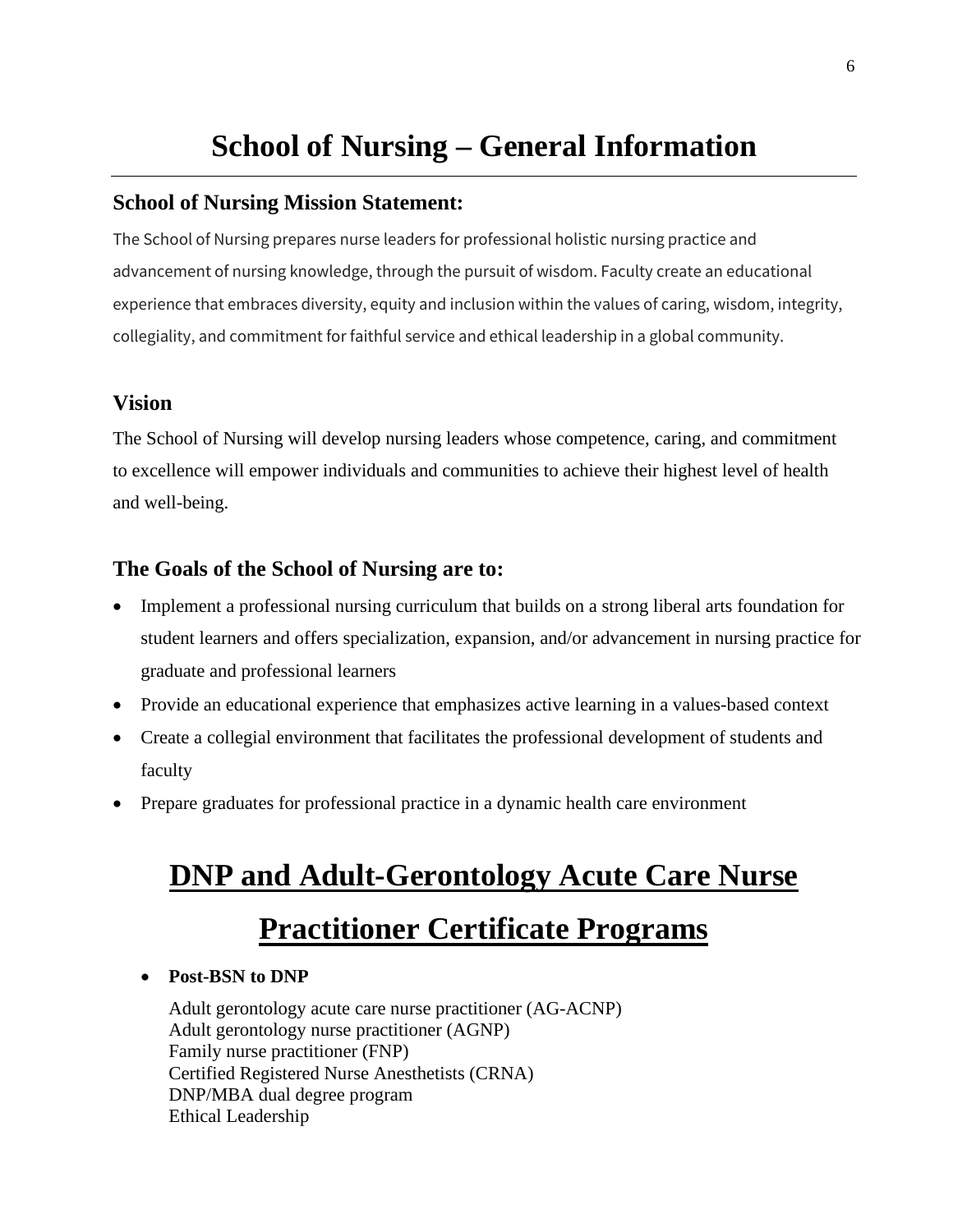#### **Post-MSN to DNP**

For current Advanced Practice Registered Nurses (APRNs) For those wishing APRN preparation who already have a master's in nursing For master prepared nurses who are not APRNs and who wish to pursue advanced specialty at the aggregate/systems/organizational level For master's prepared nurses who wish to pursue a dual degree MBA/DNP

 **Post-Graduate Certificate (AG-ACNP)**  For current APRNs For those wishing APRN preparation as an AG-ACNP who already have a master's or DNP in nursing

The curriculum will prepare graduates for advanced nursing roles that enhance the standard of practice in a variety of settings. Graduates may function as nurse practitioners or in other advanced professional leadership roles.

#### **DNP Curriculum**

Th[e curriculum i](http://www.viterbo.edu/academic/gr/grnursing/curricul.htm)s a variable credit program requiring core DNP courses, the completion of a DNP project, didactic courses, and the required practicum experiences.

The DNP degree may be accomplished in three calendar years of study or two years (post-MSN to DNP), with 6-7 credits a semester considered full time. Options to shorten or extend this period are possible. Total credits and clinical hours needed for graduation vary according to the choice of track. Classes are normally scheduled one day during the week with special classes occasionally scheduled on weekends. Clinical practicums require additional time and when possible may be done in the student's demographic area.

A partially online/partially face-to face course format is typically utilized, although some classes are completely online. Online schedules will vary depending on the role preparation. Post-MSN to DNP student schedules vary depending on if obtaining NP preparation or not.

The curriculum is arranged such that the first year includes core courses that are taken by all post-BSN to DNP students, and some post-MSN to DNP students. During the first or second year of curriculum for post-BSN to DNP, students typically begin role specific courses and begin their scholarly writing assignments designed for their designated track. In the final year students complete the clinical practicum experiences required for their designated track.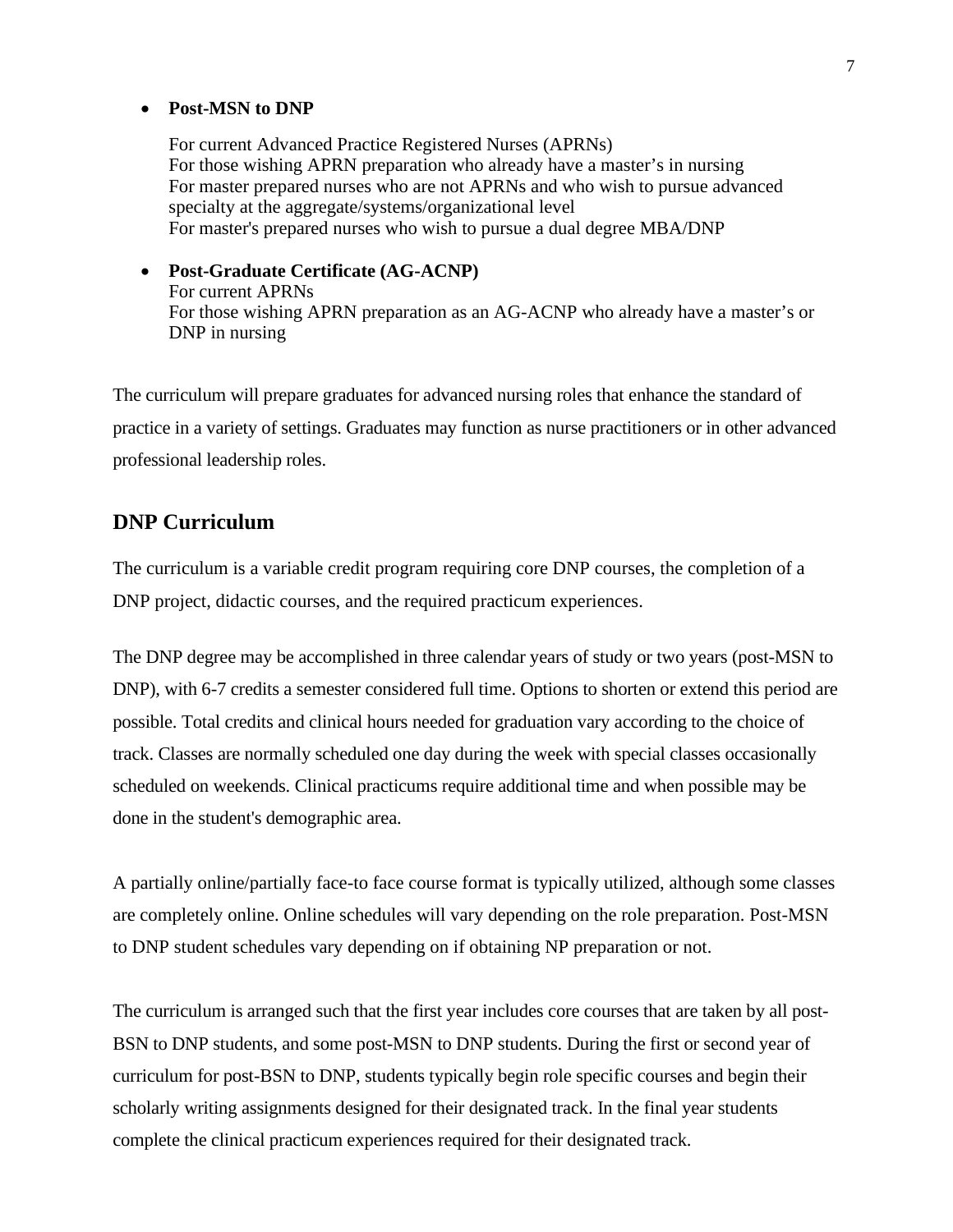#### **AG-ACNP Certificate Curriculum**

The 21-credit curriculum prepares the adult-gerontology or family nurse practitioner certified NP to care for acute, critical, and chronically-critically ill individuals. The curriculum is structured over five semesters, with two semesters of didactic content, and clinical practicum experiences over the final three semesters. Didactic classes may be scheduled one day a week together with students in the BSN-DNP/AG-ACNP track.

#### **National Certification**

Graduates of the post-BSN to DNP program may be eligible for various certification examinations depending on the role preparation chosen and individual clinical backgrounds. Graduates of the CRNA, adult gerontology acute care nurse practitioner (AG-ACNP), adult gerontology (AGNP), or family nurse practitioner (FNP) track will be prepared to take their respective national certification exam. Registration for the NP certification examinations should not proceed until approved by DNP Clinical Practicum Liaison. Options for other certification (e.g. leadership certification) may be obtained, but are not the focus of the DNP curriculum.

#### **Doctor of Nursing Practice Curricular Model**



In this graphical representation of the curriculum, the broad and multidisciplinary aspects of theory, practice, research, and evidence comprise the outermost circle of the model and serve as the scientific underpinnings of nursing practice. DNP/certificate students are assisted to integrate multiple theories from nursing and other disciplines, to analyze relevant research findings, and to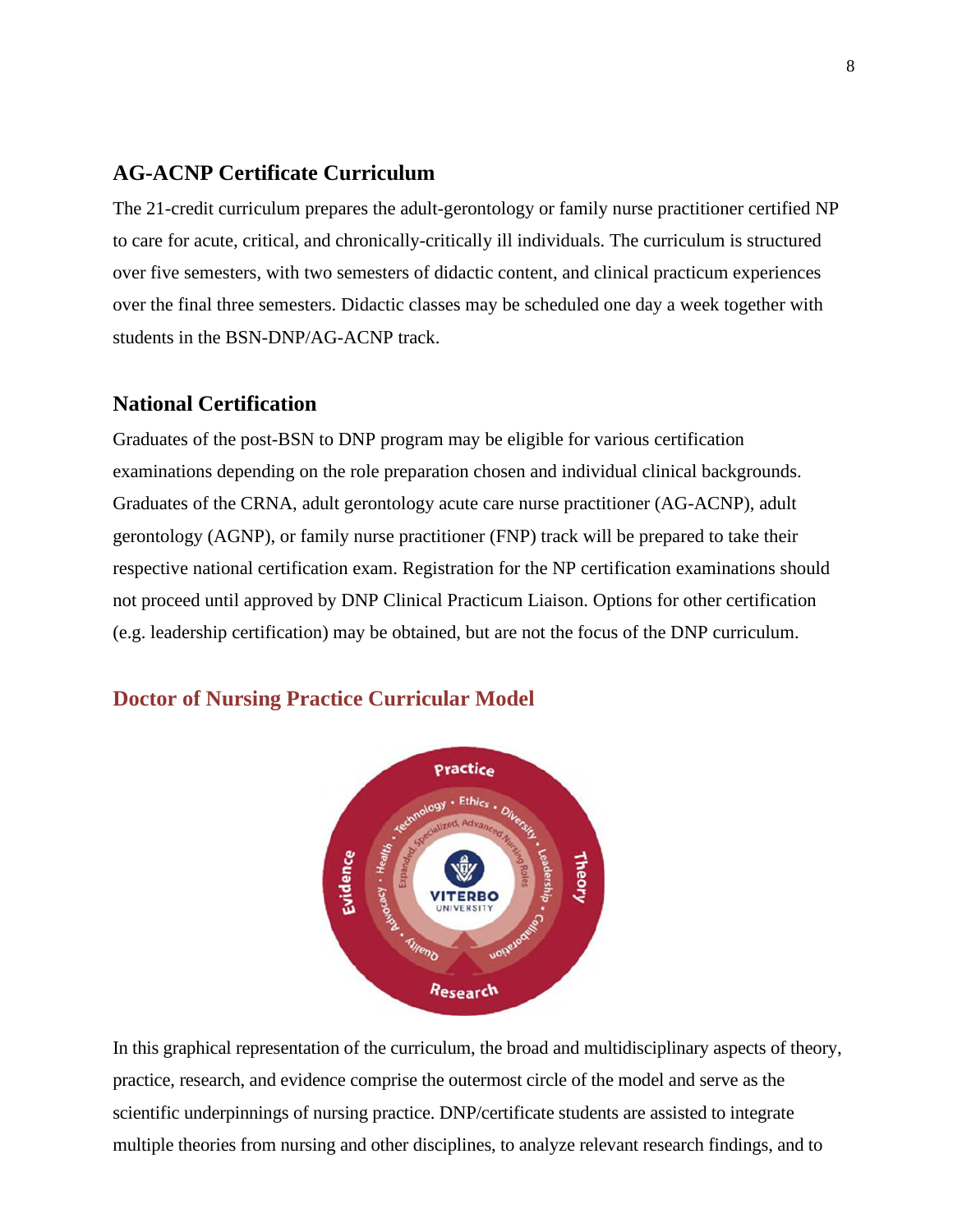seek and evaluate evidence with which to enhance their knowledge and skills in advanced professional practice.

The next circle delineates the curricular concepts of health, quality, leadership, advocacy, ethics, collaboration, technology, and diversity. These broad concepts flow from the mission and expected graduate student learning outcomes as well as are consistent with the DNP Essentials Competencies (AACN, 2021). Content related to these major competencies/concepts is addressed in the core courses and threaded throughout the role and population-focused coursework that prepares graduates for expanded, specialized, and advanced nursing roles. While specific role preparations are unique, the core curricular components and unified mission and outcomes represent the solidarity of purposes among them. The circular framework implies a systematic and life-long commitment to learning to be proficient and current in the chosen roles and settings.

The American Association of Colleges of Nursing (AACN) adopted a new educational framework designed to prepare nurses to respond to the rapidly changing healthcare system. The Viterbo University DNP program is in the progress of adapting curricular content to reflect *The Essentials: Core Competencies for Professional Nursing Education* (2021).

American Association of Colleges of Nursing (2021). *The Essentials: Core competencies for professional nursing education.* https://www. Aacnnursing.org/Education-Resources/AACN-Essentials

#### **Expected Student Learning Outcomes for DNP Graduates**

This program will prepare graduates who:

- Practice in an interprofessional, expanded, specialized, and/or advanced nursing role.
- Affirm the dignity of life and human diversity.
- Advocate for quality and safety outcomes for individuals, families, populations, and systems.
- Demonstrate professionalism, ethical leadership, and faithful service in their chosen roles and settings.
- Facilitate translation of research and evidence into practice.
- Utilize technology to impact best practice

#### **Expected Student Learning Outcomes for AG-ACNP Certificate Graduates**

This program will prepare graduates who:

Practice interprofessionally in an adult-gerontology acute care nurse practitioner specialty role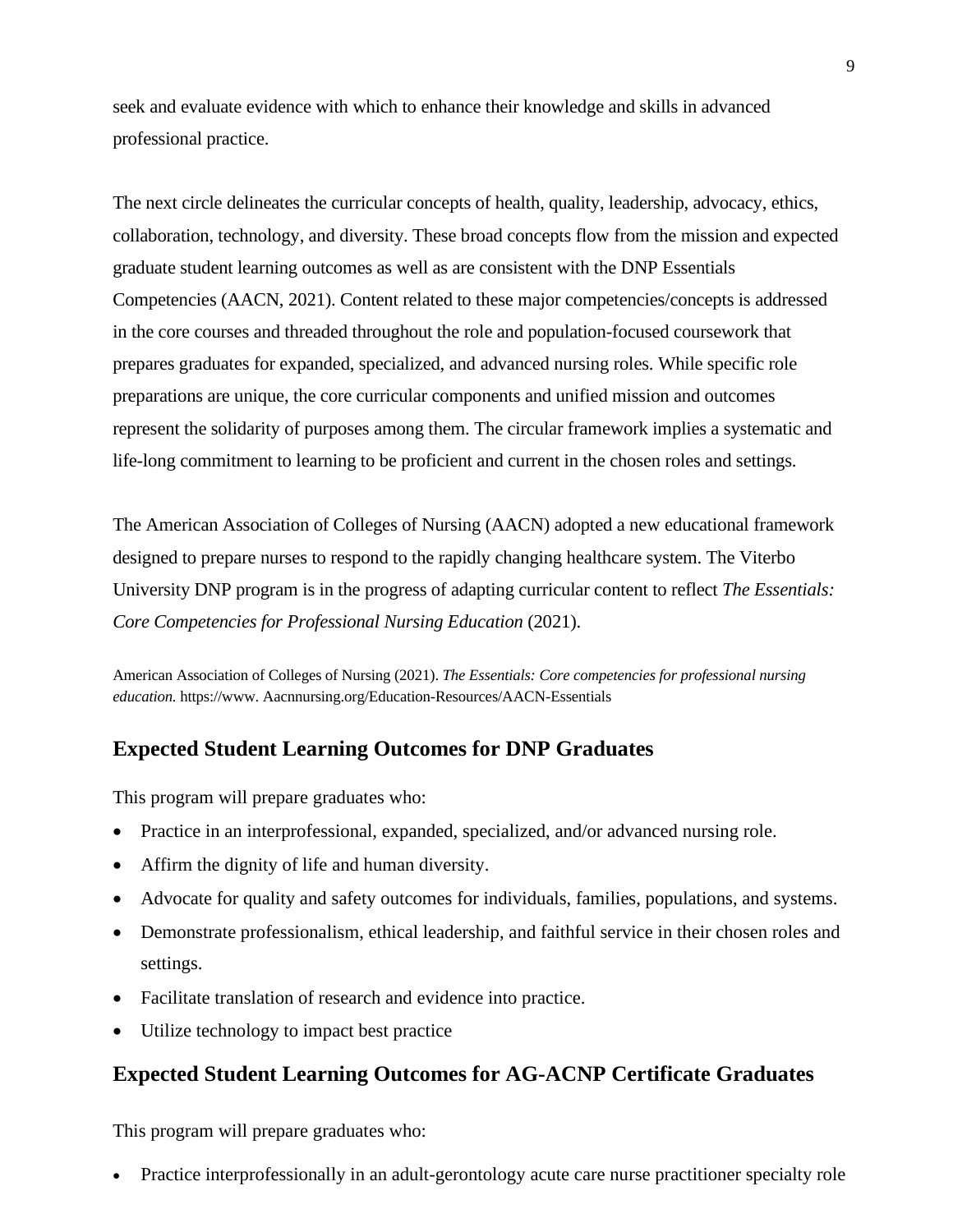- Affirm the dignity of life and human diversity
- Advocate for quality and safety outcomes for persons / families experiencing acute, critical, or chronically-critically ill situations
- Demonstrate professionalism, ethical leadership, and faithful service in their role and setting
- Facilitate translation of research and evidence into practice
- Utilize healthcare and information technology to impact best practice

## **Plans of Study for Specific Tracks/Degrees**

See plans of study at <https://www.viterbo.edu/graduate-program-nursing/plans-study>

# **Entry/Ongoing Requirements and Policies**

#### **Attendance and Time Spent in Preparation for Classes**

Adult learning principles are utilized throughout the curriculum. Additionally, everyone has a responsibility to create a non-distracting classroom environment conducive to learning for all individuals. Students are expected to be prepared for and actively contribute to classes, no matter what the format-in-person or virtual. Past and current work experiences are utilized and built upon. The programs are designed such that concentrated coursework/clinical is scheduled in daylong formats. Because of this method of scheduling, arriving on time and being present for all of class is critical. Arrangements must be made so that attendance is possible unless exceptional situations prevail. Special accommodation may be requested for a short-term absence for extenuating circumstances only. If students are unable to attend classes, the instructor must be contacted and arrangements must be made to meet learning outcomes. This makeup may require additional written work. If prolonged absence is unavoidable, continuation in the course may not be possible.

Outside of class, and during online weeks, students must be able to schedule their time carefully and condition themselves to meet the rigorous demands of the program. The "seat time" for faceto-face class and online class is a minimum of 750 minutes per credit. A guide for preparation for full-time students (at 6-7 semester-based credits) is 18-21 clock hours a week in addition to campus class/online class time. Taking more credits will increase this time. Students taking courses at the 700-800 levels are advised that these courses are considered higher level courses and will require even more time than the minimum stated above. If courses are taught in an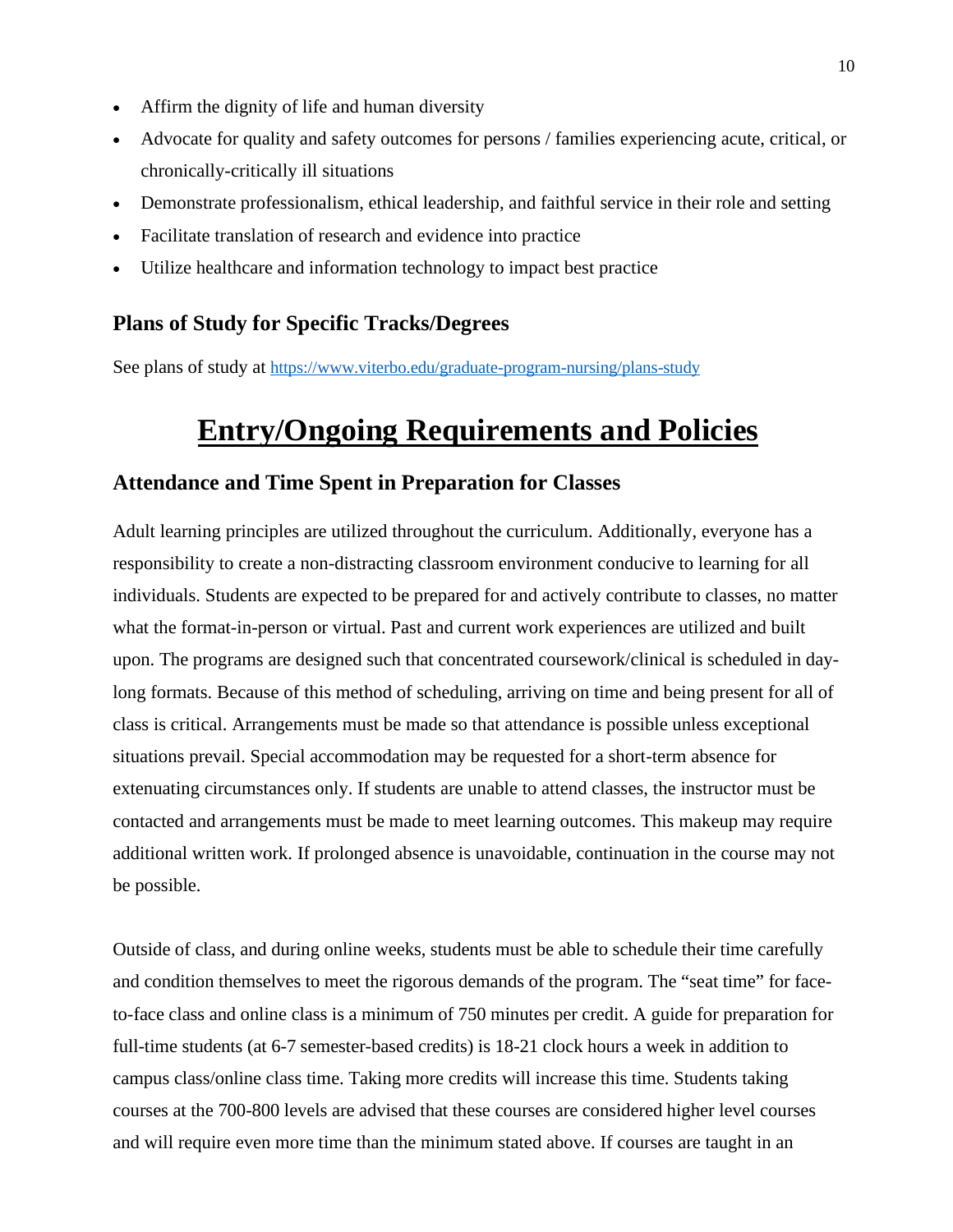accelerated format (e.g., 10 weeks rather than 15 weeks), weekly time commitments will increase.

Students are advised that when enrolled in practicum experiences more than one day a week will be necessary to fulfill class and clinical requirements.

# **Health/Immunization Requirements/CPR/RN License**

Upon entry and as necessary throughout the programs, students must provide verification of the following:

- Diphtheria Tetanus or Tdap Booster within 10 years.
- Measles, Mumps, Rubella (two doses after age one) and/or positive titers.
- Varicella (Chicken Pox)—dates of disease or immunization (providing the result of a titer is required by some agencies, and having this evidence is highly recommended).
- Date and result of last PPD or Quantiferon-TB Gold blood test within the last year. If PPD is positive, the date and result of last chest X-ray is necessary.
- Dates of Hepatitis B vaccination (three doses) and/or evidence of a reactive hepatitis B titer.
- Annual influenza vaccination.
- Health insurance coverage when in clinical practicum experiences.
- A physical health exam within one year of entry and beginning clinical practicums.
- COVID vaccine mandated

Students must submit immunization history and provide information regarding general health status. Students are asked to verify by signature that they believe themselves to be free of infectious disease or any other health conditions that may interfere with their personal safety or/and ability to provide safe care in advanced nursing roles. Some agencies may require additional verifications for clinical practicum experiences.

CPR must be current upon entry and throughout the program. With each renewal, students must upload a copy of their updated CPR card to the designated tracking platform.

RN licensure must be unrestricted and current upon entry and remain so throughout the program. With each renewal, students must provide a copy of their license to the designated platform. Students must have licensure in the state of their practicums. Separate Minnesota and Wisconsin licenses may be necessary for clinical practicum placement.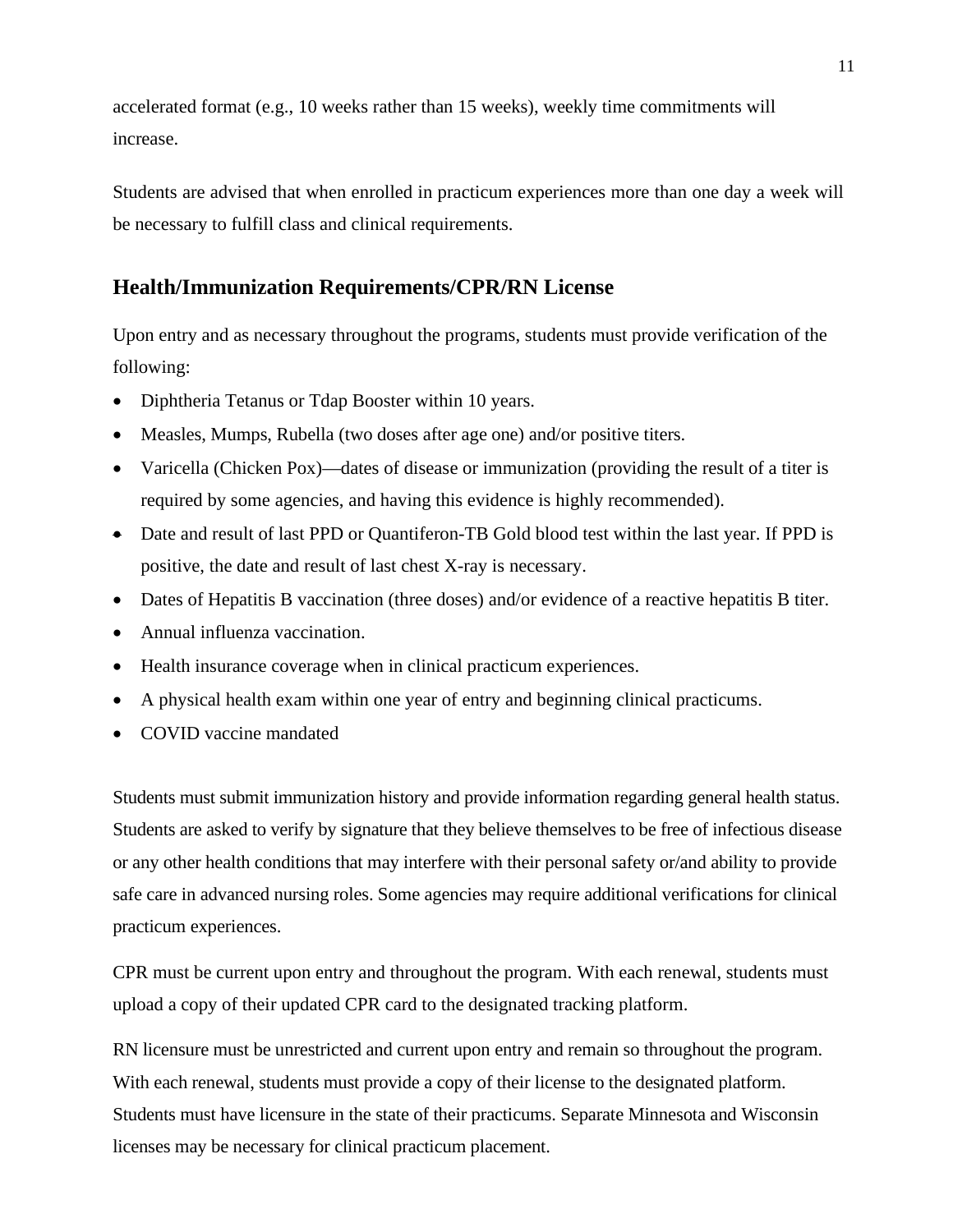#### **Procedure for Caregiver/Criminal Background Search**

1. DNP/certificate students will receive information on accessing *CastleBranch* and *Passport* to upload their immunization and licensure information. *CastleBranch* will also complete a criminal history check for students. There is a one-time fee for this program.

2. Positive findings in a criminal history check will be evaluated on a case-by-case basis by School of Nursing officials to determine whether a student is eligible to care for patients in contracted clinical placements. An individual whose background check identifies barriers to clinical placement may not be allowed to progress in the program.

3. Students who have evidence of a criminal record will be contacted by the Graduate Program Director to discuss the implications for progression in the nursing program.

4. Annual background information disclosure forms must be completed by all students. A full background check is done every fourth year.

## **Diversity, Equity and Inclusion**

See University website: <https://www.viterbo.edu/social-justice-and-equity/social-justice-and-equity>

# **Policy and Guidelines Applying to Non-Discrimination on the Basis of Disabilities**

The School of Nursing supports the Viterbo University policy and guidelines relating to the nonexclusion of qualified students from university programs solely because of disability. To meet the requirements of the DNP/certificate program at Viterbo University, a student must be able to perform skills that are essential to advanced nursing roles. While Viterbo University will provide reasonable accommodations in course requirements to assist a student with special needs to meet course outcomes, for some essential skills there are no known substitutes. The DNP/certificate program applicant and the DNP/certificate student must be able to meet the requirements of the role preparation/population foci chosen. Accordingly, these specific requirements may vary somewhat.

In general, the following attributes/abilities are expected:

1. **Physical Requirements:** The student must be capable of performing physical care of the client/patient. This includes, but is not limited to, the ability to move and position them, perform visual inspection, differentiate among a full spectrum of colors, differentiate between various sounds, perform tactile assessments, administer medication, and read a variety of gauges and monitors. The student must be able to maintain necessary skills in cardiopulmonary resuscitation.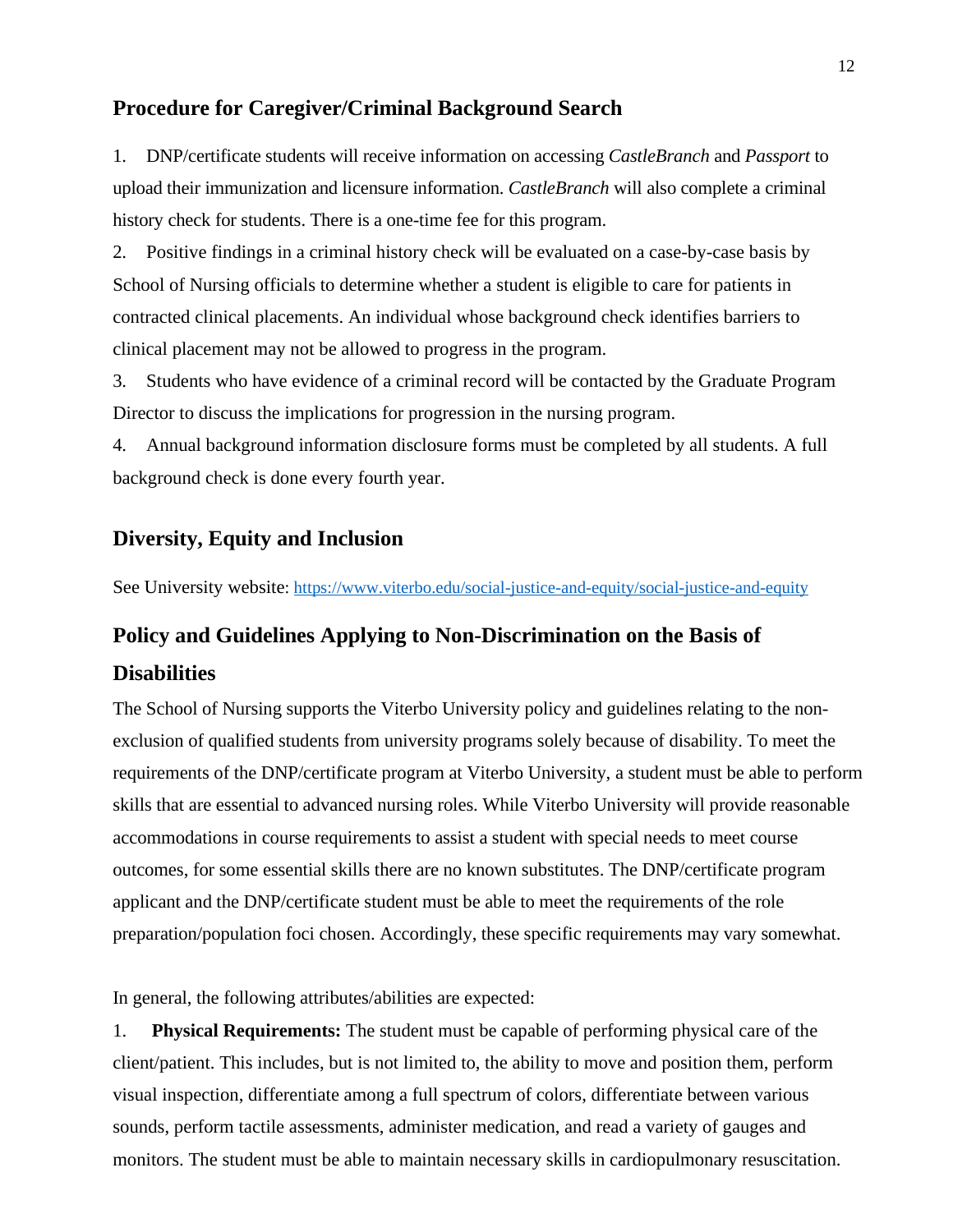**2. Communication:** The student must be able to gather information relating to the client/patient, observe and describe physical and psychological changes, and recognize non-verbal communication. He/she must be able to communicate sensitively and effectively with clients/patients and their families and relate intellectually and professionally with members of the health care team. Professional writing and professional presentation skills are expected.

**3. Intellectual Abilities:** Critical thinking, clinical reasoning, and problem solving are demanded of all professional nurses. This requires that the student possess abilities in logical thinking, measurement, calculation, reasoning, and analysis.

**4. Behavioral and Social Attributes:** The student must possess emotional health and maturity to participate in the DNP/certificate program. They must be able to exercise good judgment and to act responsibly and promptly in completing program-related activities. The student must be able to function effectively under stress, adapt to changing environments, demonstrate flexibility, and function in uncertain circumstances while caring for patients/clients. The student must be able to demonstrate qualities of integrity, compassion, and skills in interpersonal relationships.

**5. Evaluation:** The student may be required to take written or practical tests to evaluate their abilities to perform required advanced nursing knowledge, attitudes, and skills. Viterbo School of Nursing recognizes its responsibility to prepare competent professional nurses and at the same time incorporate persons with disabilities into its program.

#### **Fees/Expenses**

University fees are added to cost per credit fees for some courses at the 800 level. In addition, course associated fees are assessed for selected courses in the DNP/certificate curriculum. If applicable at practicum site, practicum placement costs will be the responsibility of the student.

#### **Scholarships**

Limited scholarships are available to continuing students (see below). An application process occurs each year in the spring for scholarships and is generally directed to future third year students. An announcement will be sent when application information is available. The Graduate Program Committee selects the awardees.

Endowed Nursing Scholarships

- Sister Grace Clare Beznouz Scholarship
- Beres Family Endowed NP Scholarship
- Heili Family Scholarship (NP)
- Bonnie Nesbitt Scholarship (NP)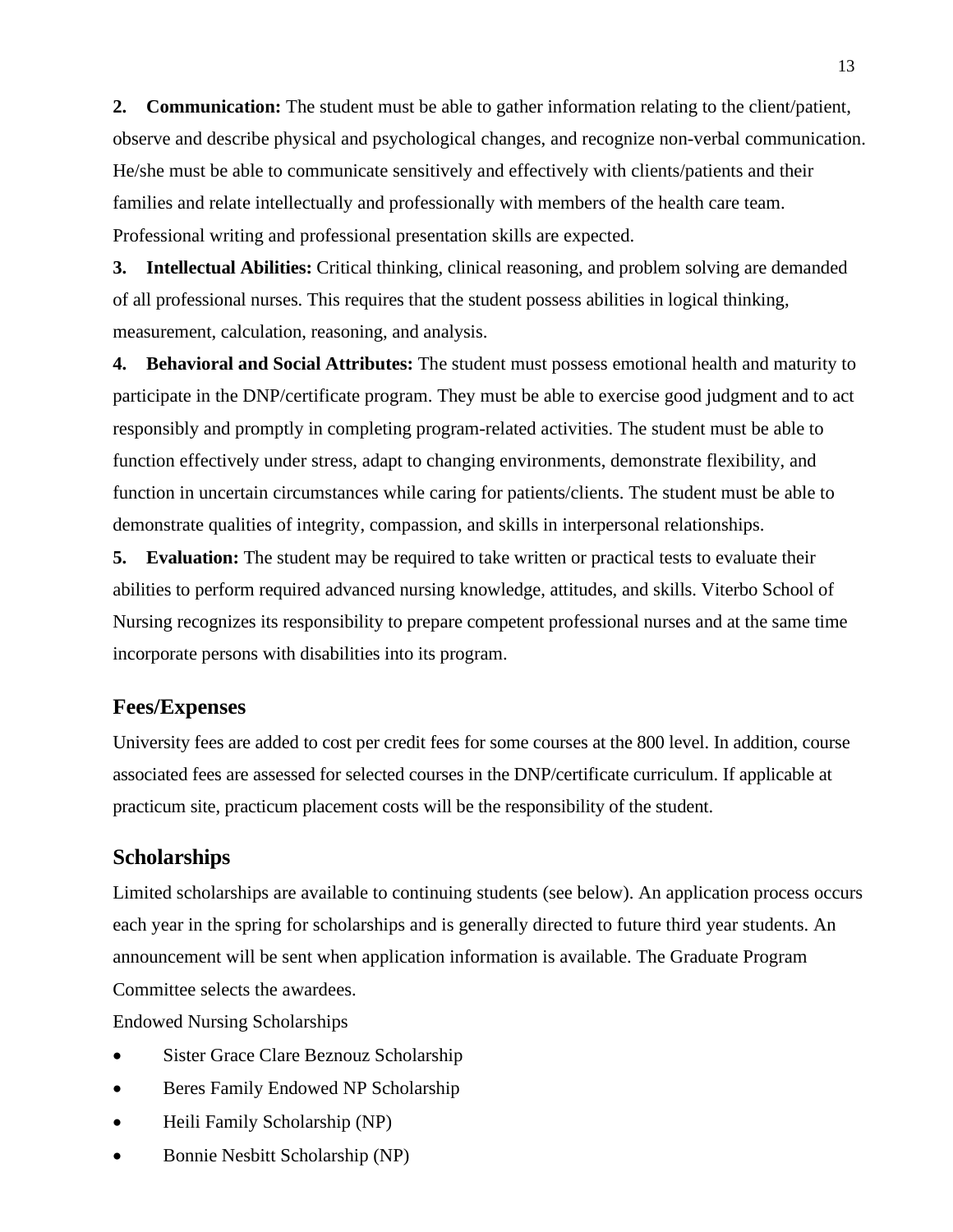# **Academic Support Services / Policies / Grading**

### **Academic Advisement**

An academic advisor is assigned to DNP/certificate students after admission to the program. This advisor assists the student in planning and implementing their plan of study throughout the graduate program. The plan of study is determined during the first year of coursework or before. Thereafter an annual review of the plan of study by the student should occur, so that program requirements are met in a timely manner. The Student Planner on VitNet/Self-Service should be consulted for verification. The academic advisor helps with plan of study decisions and advises on course and track-specific options. In the event a student perceives a need/desire to change advisors, the DNP Program Director should be consulted.

# **NP Predictor Exams**

An electronic standardized assessment has been shown to be highly accurate at predicting APRN certification success for NP students. NP students will be required to complete the predictor exam at the beginning of the final year.

Students who do not meet the program benchmark ( $\geq$ 70%) will be required to remediate and retest. Students who are unsuccessful on a second predictor exam will be required to pay out-of-pocket for another retest and will not be considered eligible for the national certification testing application until providing evidence of meeting the passing benchmark of the predictor exam.

The national certification examination pass rate is an important outcome measure included in the accreditation standards for the graduate programs. It is a professional expectation that program graduates provide this information when contacted by Viterbo University.

#### **Credit for Prior Learning**

There is no credit awarded for prior learning offered except for transfer credits that are considered equivalent.

#### **Evaluation/Grades**

Methods of evaluation are published in each course syllabus. Final course grades are determined based on evaluation methods and criteria and are reported on VitNet/Self-Service for student's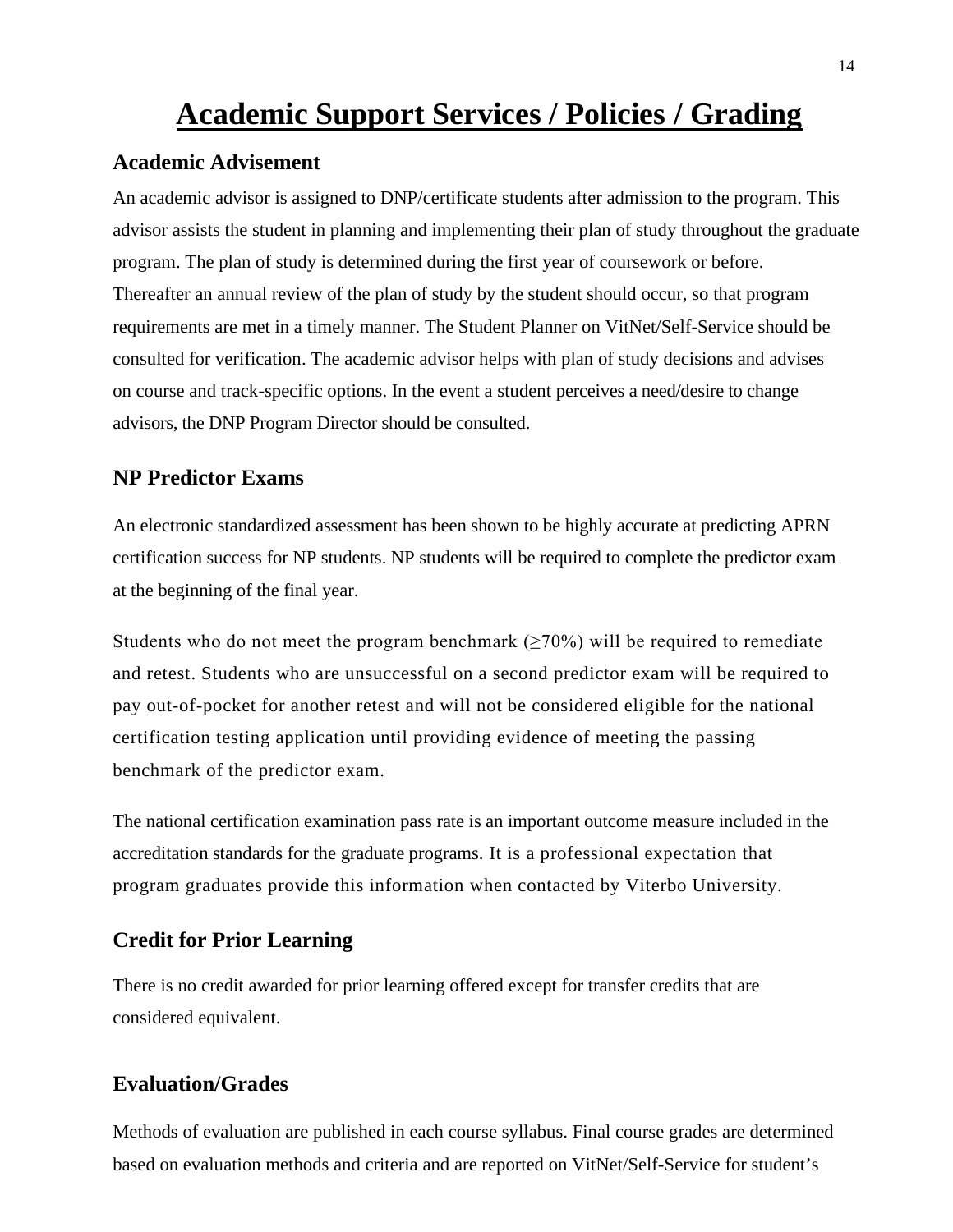view, rather than in mailed grade reports. Symbols are used to indicate an instructor's evaluation of the student's work in a course. In the DNP/certificate program, the grading system for didactic coursework is as follows:

| A                      | 94-100% (Very good)             |
|------------------------|---------------------------------|
| $\mathbf{A}\mathbf{B}$ | 92-93%                          |
| B                      | 87-91% (Satisfactory)           |
| ВC                     | 85-86%                          |
| C                      | 80-84% (Less than satisfactory) |
| CD                     | 78-79% (Unsatisfactory/failing) |
| D                      | 74-77%                          |
| F                      | Below 74%                       |

# **Satisfactory Progress/Probationary Status**

Graduate students are expected to earn a B or better in all of their courses AND maintain a semester GPA of 3.0 or better.

# **Didactic Classes (includes theory, seminar, and DNP project)**

Students not meeting academic expectations in any class may be contacted by the course instructor to implement a Student Success Plan created in coordination with their academic advisor.

Any student who earns a C in any course, OR drops below a semester GPA of 3.0, will be placed on probationary status and must achieve a grade of B or better in all subsequent courses AND maintain a semester GPA of 3.0 to remain in the program. A Student Success Plan may be initiated as part of the probationary status.

 A student who earns less than a C will be placed on probation and required to repeat the course and earn B or better in this and all subsequent classes and maintain a semester GPA of 3.0 to remain in the program.

 Students enrolled in 800 level courses must receive a B or better for each course. In the event the student falls below B for any course, an individual will be placed on probation and face remediation consequences up to and including repeating the course and/or dismissal from the program.

## **Practicum Classes**

 A student receiving a C or less for clinical practicum may be dismissed from the program. If dismissal does not occur, the student will be placed on a clinical remediation plan for the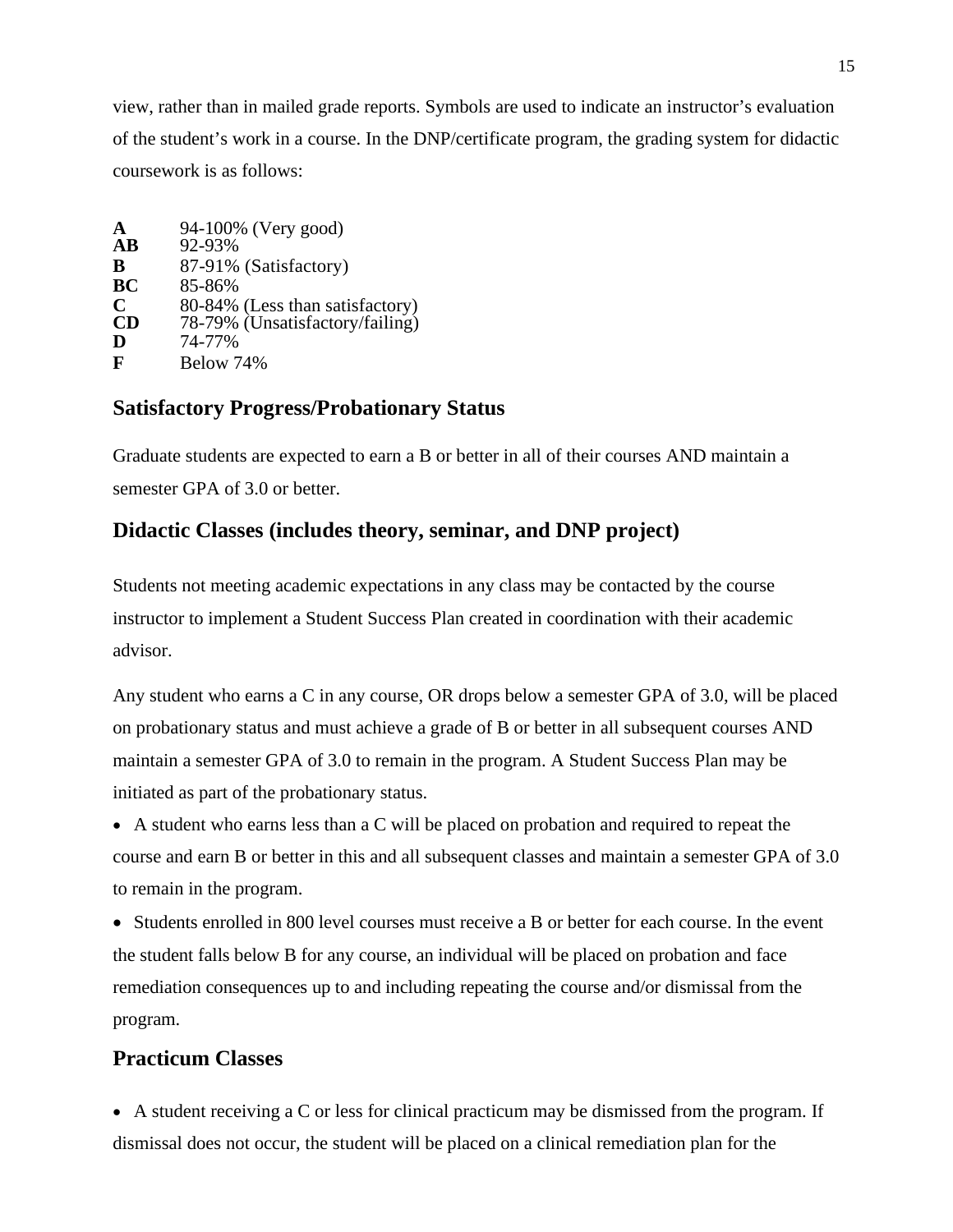subsequent practicum, must repeat the course with a B or better grade, and must achieve B or better in all remaining practicum courses to remain in the program.

 A student receiving a BC in practicum may remain in the program but will be placed on a remediation contract for the subsequent practicum and must achieve B or better in all remaining practicum courses to remain in the program.

• Students on remediation contracts may be required to complete additional clinical hours and/or register for additional clinical credits to achieve course/program outcomes.

 Expectations of a semester-based remediation contract must be fulfilled for progression to the next clinical practicum (or to graduate if that is the case). If the remediation contract is initiated before the end of the semester in which the student is registered, the remediation contract will continue for the following clinical practicum, with updates as indicated.

 After being on a remediation contract for one complete semester, grades of B or better must be earned for each subsequent practicum or the student may be dismissed from the program.

#### **Re-entry**

Dismissal for academic reasons (e.g. grades, academic dishonesty) precludes readmission.

#### **Formal Complaint Process**

Viterbo Speaks Up is a place where students can report crimes, worrisome behaviors, harassment, [sexual violence assault, hate/bias discrimination, violations of the Viterbo University Student](http://www.thezonelive.com/SchoolStructure/WI_ViterboUniversity/handbook.pdf)  [Code of Conduct, and other non-academic issues and concerns.](http://www.thezonelive.com/SchoolStructure/WI_ViterboUniversity/handbook.pdf) 

<https://www.viterbo.edu/student-affairs/viterbo-speaks>

Concerns should be expressed as soon as possible after an event occurs. Some complaint procedures have specific deadlines.

#### **Track/Degree Level Change Request**

Students are admitted to a specific track and degree level for their specific role preparation/population foci. Track/degree level changes after admission may not be possible. An application process to change tracks/degree level must be initiated with the director of the DNP program. The ability to change tracks/degree level will depend on meeting the admission criteria for the track desired and space available. The plan of study for the track/degree level desired will be followed if the application for track change is accepted.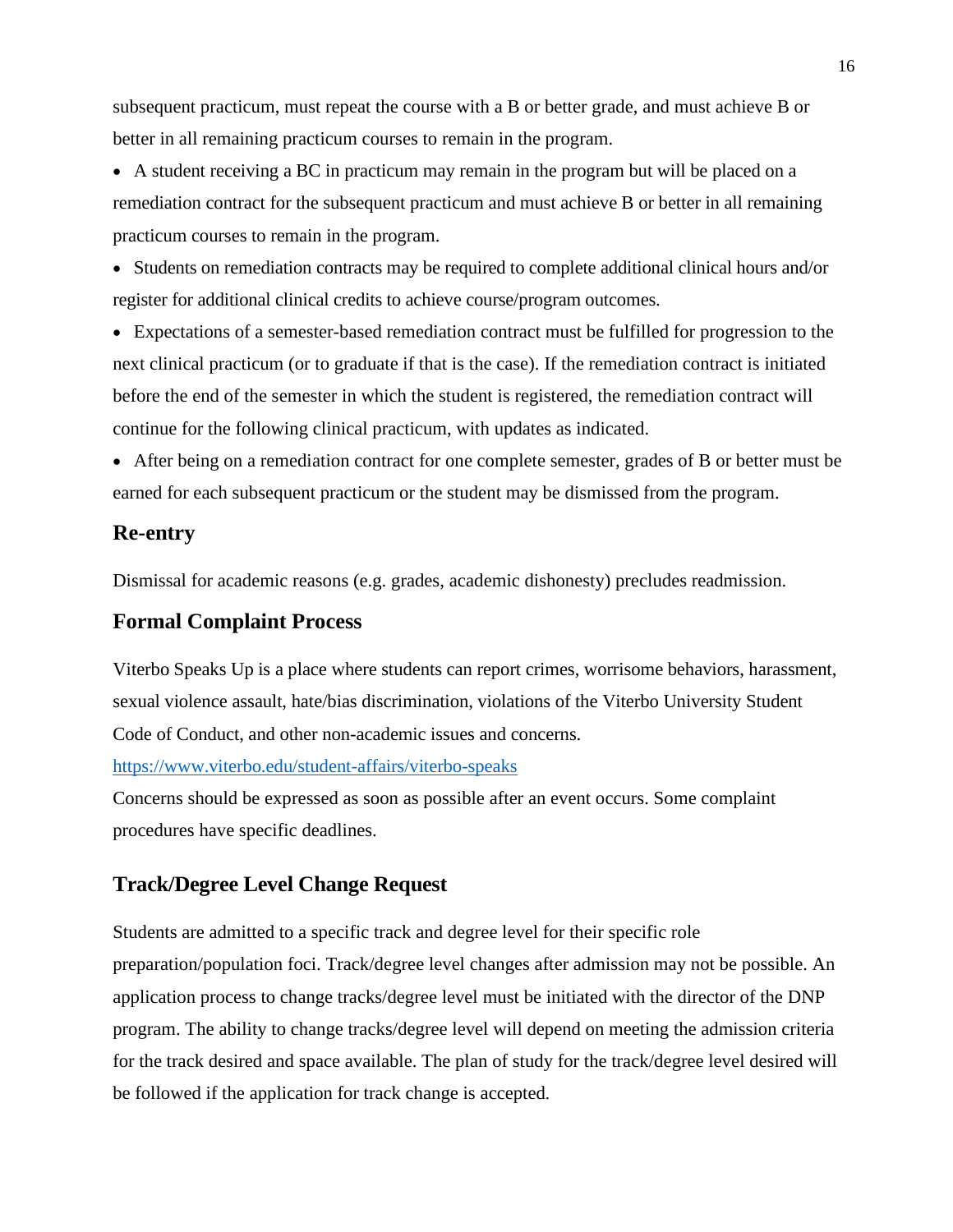#### **Academic Integrity Policies**

Viterbo students are expected to adhere to a behavior of academic honesty befitting their enrollment at this ecumenical Catholic Franciscan University. Students and faculty are responsible for promoting such behavior. The willful violation of these standards will result in actions being taken against students who engage in unethical conduct. The full "Academic Integrity Policy" is available in the Viterbo University Graduate Catalog. Viterbo University expects and requires its students to maintain high standards of scholarship and conduct. Students are accountable for their own learning and achievement. Plagiarism or other forms of academic dishonesty may lead to a failing course grade, and/or may contribute to a decision of dismissal from the program. It is expected that students work independently, unless instructed to do otherwise.

The School of Nursing Honor Code, which is provided below, also is utilized. Students in the DNP/certificate program, at the onset of their coursework are expected to abide by this Code.

#### **School of Nursing Honor Code**

I am committed to academic honesty and the five core values of the School of Nursing at Viterbo University, even in the face of adversity.

#### **Core Values**

#### *Caring*

We recognize and honor the dignity of students and faculty.

We strive to interact with all persons in respectful and compassionate ways.

#### *Integrity*

We accept personal accountability for all we say and do.

We strive to base our actions on ethical principles and values that flow from the Franciscan tradition.\*

#### *Commitment*

We are committed to pursuing excellence in education and learning. We are committed to advocate for the health of all persons and for advancing the profession of nursing. We are committed to professional development through scholarly activities.

#### *Collegiality*

We recognize and celebrate diversity and contribute our individual talents to our common work as scholars and professionals.

*Wisdom*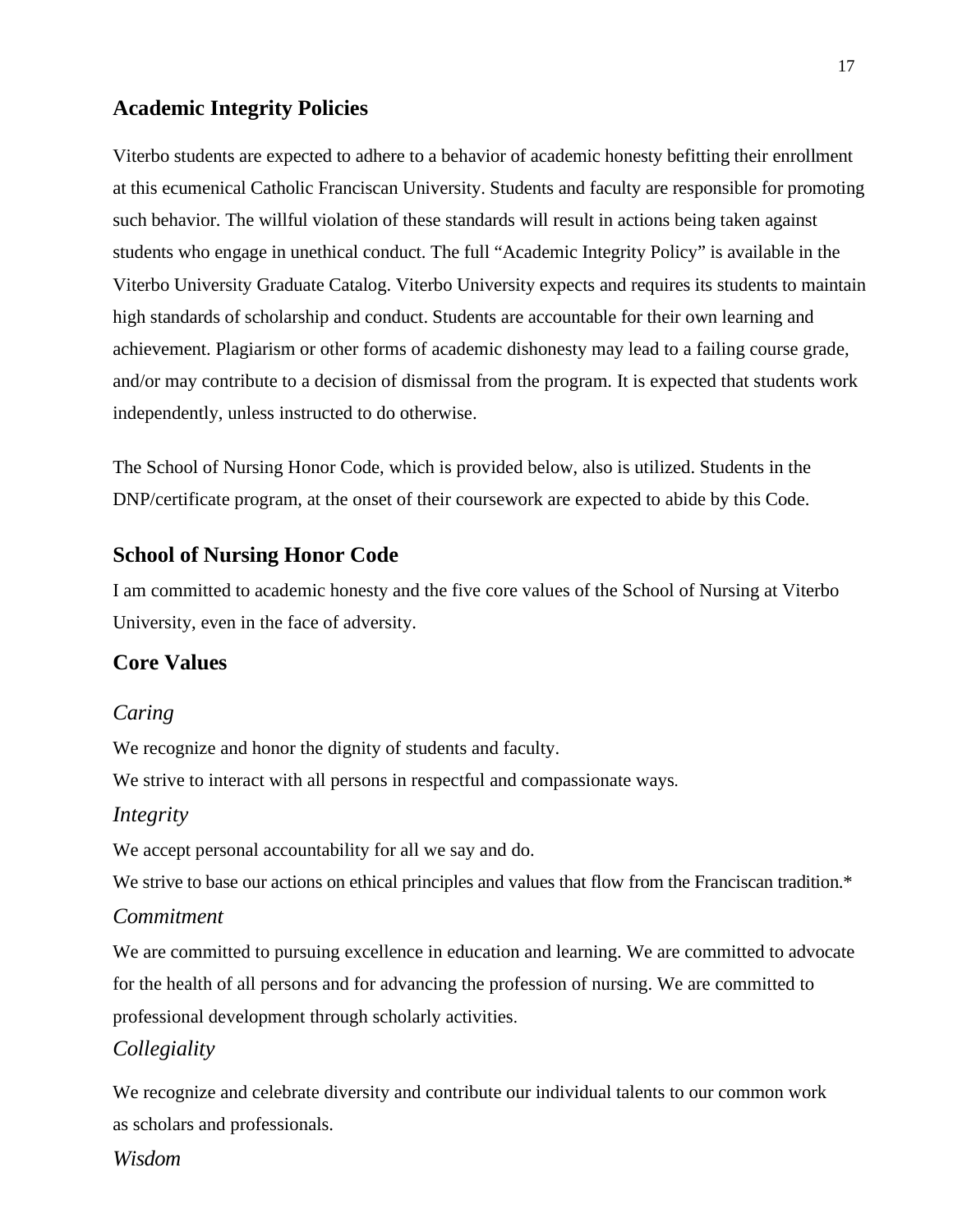We recognize that reflection and discernment are integral to learning and professional growth and are vital for advancing nursing practice.

To attain these ideals, I embrace this honor system as my way of life.

\*Ethical Principles include autonomy, beneficence, nonmaleficence, justice and veracity. \*Values include contemplation, service, hospitality, stewardship, and integrity

# **Oral, Written, and Technological Communications**

Students receive directed feedback and critique on their speaking and writing skills throughout the program. Proper grammar, spelling, usage, and format are expected. It is essential that DNP students demonstrate effective communication skills. Students will utilize and develop various computer skills including presentation building skills, research skills, and the ability to participate in online learning modalities. APA format is required for written work.

# **Faculty Organization and Student Participation in Governance of the DNP/Certificate Program**

The faculty teaching in the DNP/certificate program, the Graduate Program Director, and the Dean of the School of Nursing and Health comprise the graduate practice committee (GPC), which is a standing committee of the School of Nursing. The chair of this committee is the Graduate Program Director. The functions of this committee are to plan, review, and implement the graduate curriculum, implement a systematic plan of evaluation for the graduate programs and its components, determine admission status of applicants to the DNP/certificate programs, plan and implement faculty and program development activities, develop and review policies regarding the DNP/certificate programs and award scholarships. This group meets monthly and as needed.

Focus group sessions, inviting all students at each level, are conducted annually for input into the curriculum, resource issues, including processes, policies, and student–related governance of the DNP/certificate programs.

Alternatively, students may provide anonymous or signed feedback in writing. Student input is addressed in GPC meetings for ongoing quality improvement and future planning. In addition, students are invited to provide feedback at any time on an individual or group basis with the director of the DNP program who will bring the issues/suggestions to the GPC group.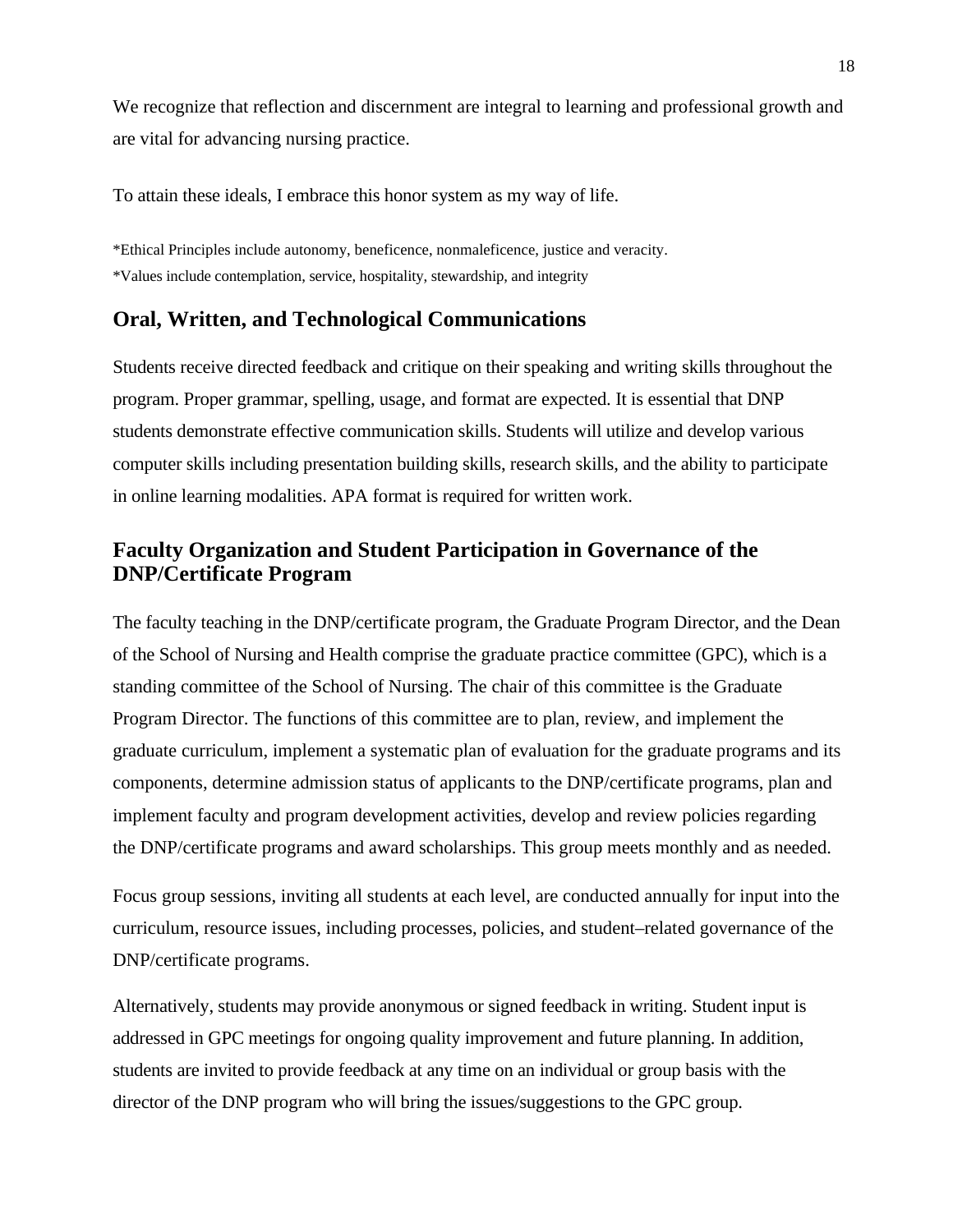## **DNP Project (for post-BSN to DNP and post-MSN to DNP students)**

DNP students are expected to develop and conduct a culminating project, usually in association with a clinical agency. A faculty advisor and clinical mentor are facilitators in this process. The DNP project takes place over four semesters of work, over 1.5-2 years. The DNP project guidelines are available on Moodle.

#### **Practicum Advisement**

A practicum advisor is responsible for indirect supervision of students in clinical experiences, along with an on-site preceptor who provides direct supervision, expert role modeling, and role expertise.

Typically, the preceptor has at a minimum a master's degree. The preceptor participates in the assessment of the student at the end of the contracted experience; however, the practicum advisor is responsible for the summative evaluation and final grade. Preceptors and practicum advisors will likely change during the semesters of practicum experiences.

# **Practicum Experiences: Post-BSN to DNP**

All DNP students, including those in post-master's programs, are expected to complete a minimum of 1,000 post-baccalaureate practice hours.

Pre-certification NP and CRNA students are required to engage in direct clinical practicum hours specific to their role and foci preparation. Prescribed combinations of direct and indirect hours are allowed with the DNP project and clinical practicum. Complete DNP practicum guidelines are available on Moodle. Students must accrue sufficient direct care hours for application to take the national certification exams for their specific role preparation.

#### **Practicum Experiences: Post-MSN to DNP**

Students who are already nationally certified as NPs or APRNs, or otherwise qualified for the post-MSN DNP program, will participate in direct and/or indirect hours to complete their required 480 hours. A variety of mechanisms and/or processes are used to award post-master's DNP students practice hour credits. APRNs who hold current national certification in an area of advanced nursing practice that require a minimum of a graduate degree, may use practice hours for credit within certain parameters.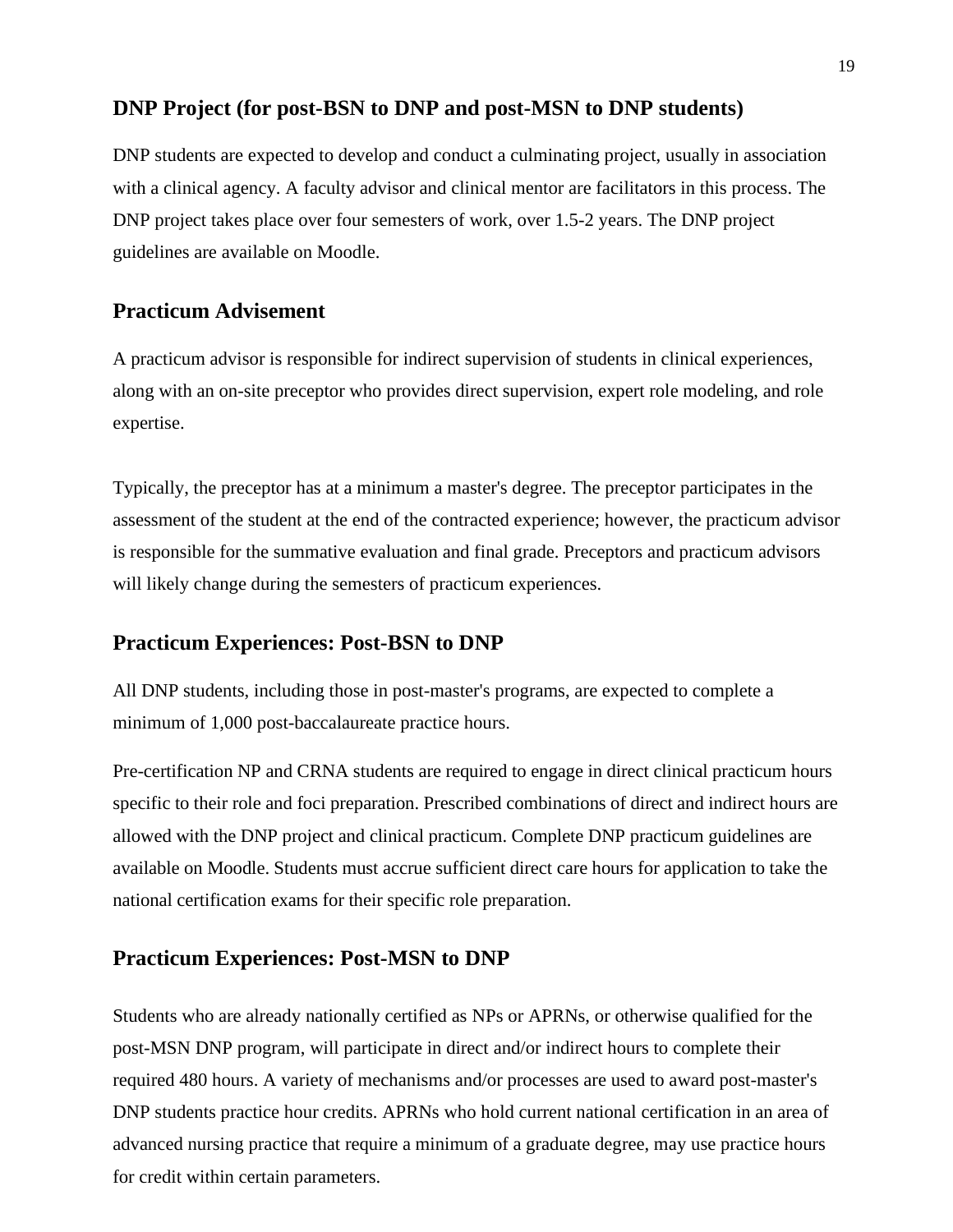Specific guidelines are available on Moodle. Pre-certification NP students, who are post-MSN, will follow the clinical experiences required of the post-BSN to DNP students.

#### **Practicum Experiences: Post-Graduate Certificate**

Students who are already nationally certified as NPs or APRNs, or otherwise qualified for the post-graduate certificate program, will participate in direct hours to complete their required 540 hours. Specific guidelines are available on Moodle.

#### **Professional Dress/Behavior for Practicum Experiences**

Students will wear appropriate attire that distinguishes them as professionals in clinical practice and will conduct themselves accordingly. Often clothes considered "business casual" will be acceptable. Jeans are not allowed. A white lab coat over professional attire will be necessary for most clinical placements. A Viterbo University name pin identifying the student as a RN and a doctor of nursing practice/certificate student is required when participating in any clinical/field experience.

#### **Professional Decorum/Classroom Etiquette Guidelines for the Classroom**

At Viterbo University, it is our goal to provide an environment for students to learn and prosper. In order to minimize disruptive behavior to other students and faculty, each student is expected to adhere to the following:

• Be on time for class.

 Coming in late to class is both disruptive to other students and to those who may already be presenting (including guest lecturers). If you know in advance that you are going to be late or if you have an emergency/illness, please contact your instructor.

• Turn cell phones to silence.

 Cell phones should either be turned off during class or silenced. Texting is not permitted during classroom time.

• Laptops/Tablets use is encouraged in the classroom. You should not be using a laptop during presentations to view social media or other nonclassroom related sites.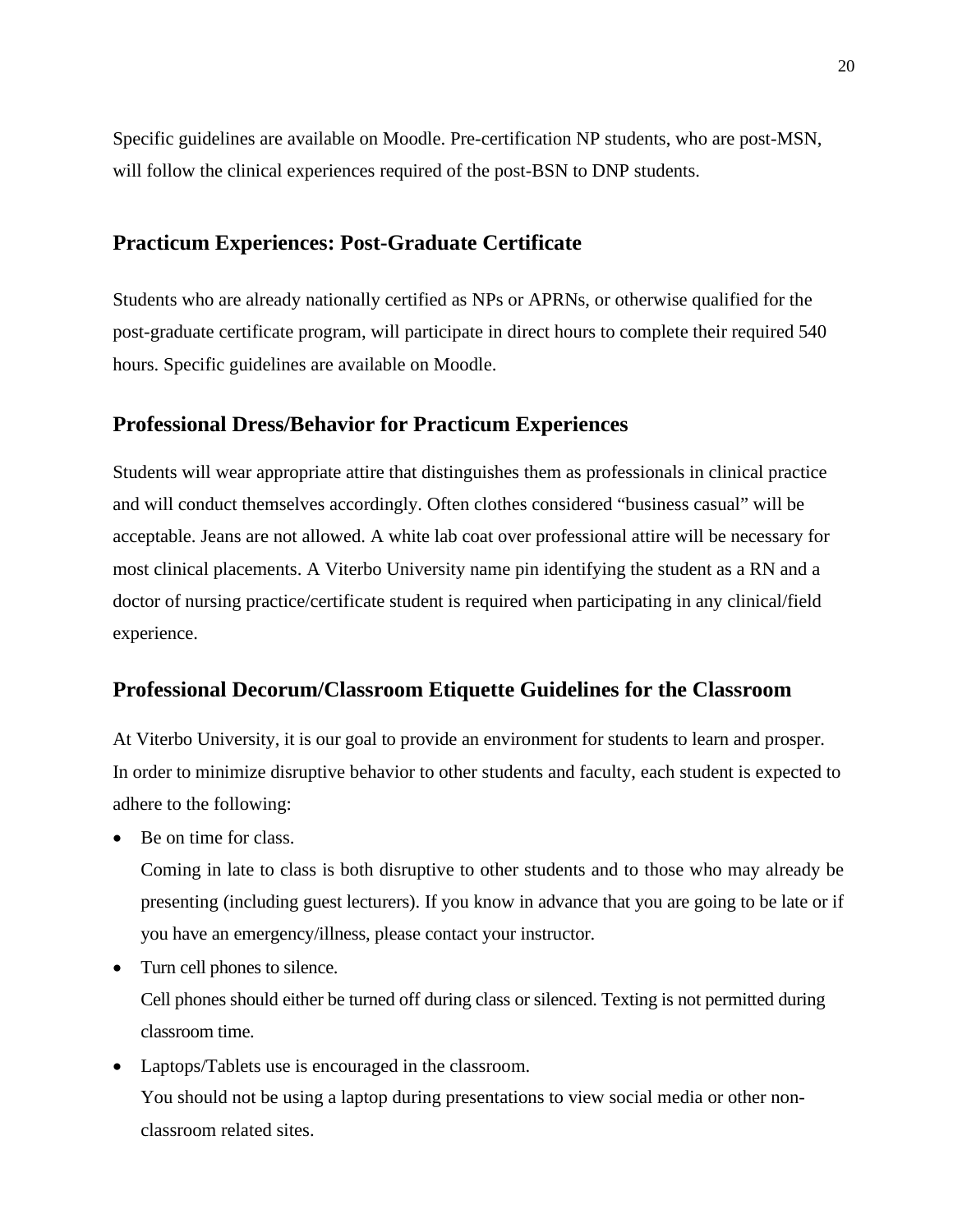- Be respectful of your fellow students, instructors, and guest lecturers. For example, when others are asking questions avoid having side conversations, as this is disrespectful to the individual asking the question and those who may be interested in hearing the answer.
- Professional decorum and dress is expected when you are to present in front of class or take part in formal test out sessions.

# **Health Insurance Portability and Accountability Act (HIPAA)**

Maintaining confidentiality is an essential part of ethical nursing practice. Information accessed by students for patient care and for educational purposes is of a private nature and must be protected. Health information must be accessed and handled according to federal HIPAA standards and specific institutional policies.

During every practicum or field experience, all students must follow HIPAA policy as outlined by the agency/institution. Breach of the HIPAA policy could result in disciplinary actions up to and including dismissal from the program, as well as fines and civil penalties.

Some guidelines to follow include:

- 1. Do not give patient/client information to anyone unless there is a legitimate need to know.
- 2. When there is a need to discuss protected patient information, be aware of who may overhear conversations. Look for a private place to speak.
- 3. Keep written information out of public viewing.
- 4. Dispose of patient/client information in a confidential manner.
- 5. Remove all patient identifiers when used in reporting cases in conference or in assignments.
- 6. Follow all agency policies and procedures on protecting the confidentiality of patient/client information.

## **Records, Notes, and Confidentiality**

DNP/certificate students are bound by the usual and expected rules of professional confidentiality and documentation related to their practice as registered nurses. Specific agency policies must be followed. When recording on a legal document the DNP student will sign/scribe the individual's, RN, BSN or MSN, DNP (or equivalent as earned), Viterbo DNP/Certificate Student, unless the agency has another policy.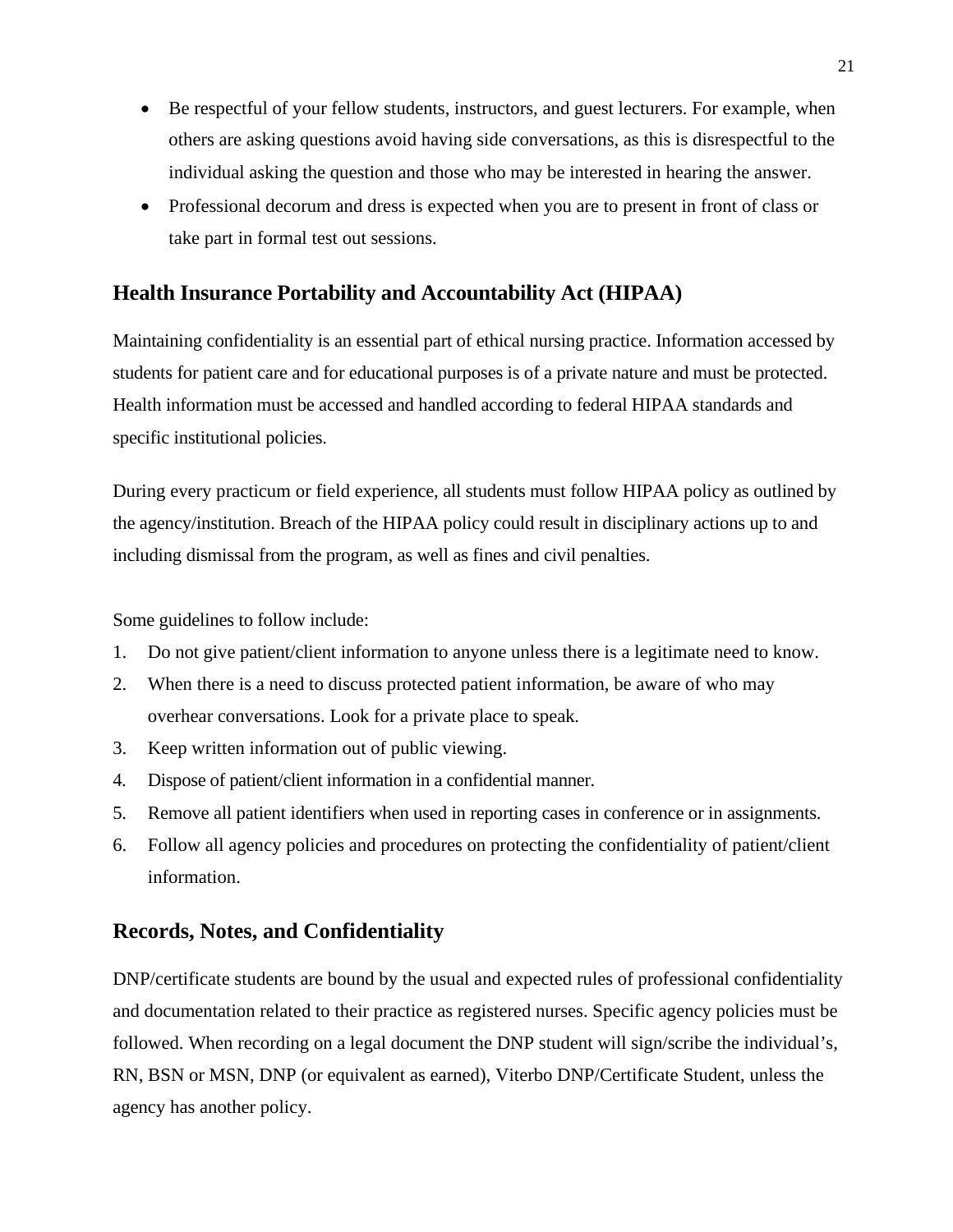#### **Liability Insurance**

At the present time, students are not asked to obtain personal liability insurance. The University carries a liability plan covering students in their approved practicum settings, but only during the specific periods of registration for that course. However, students may schedule practicum hours outside specific periods of registration for that course providing they hold personal liability insurance and have permission to do so.

Students are expected to conduct themselves as professionals who are advanced learners and are personally accountable to the extent of their license as RNs and to the practicum policies and student learning outcomes.

#### **Exposure to Communicable Diseases/Agency Expectations**

Students may be asked to complete health/safety/confidentiality/electronic health record verifications specified by the agency in which they are going to have their practicum hours. This requirement may include face-to-face classes/meetings or online sessions with necessary verification paperwork completed.

Every year students are asked to verify their training in HIPAA, standard precautions and protection from blood borne diseases, tuberculosis, and other safety hazards at their place of employment required trainings. This verification takes the form of a mandatory survey. The training must have occurred within the preceding two years. Alternatively, students will need to verify this training by alternative means (see Program Director to discuss) if not done at place of employment. Failure to complete the survey or necessary training will bar participation in practicum experiences.

The student is responsible for protecting their self and all patients by rigorously applying standard precautions in all clinical/field settings.

Students exposed to blood-borne pathogens in the clinical setting will follow the protocol for that agency regarding evaluation and prophylaxis following significant exposure and will be responsible for expense incurred. If the agency protocol does not cover students, the student will report to the health care facility of choice for evaluation and prophylaxis. Students are accountable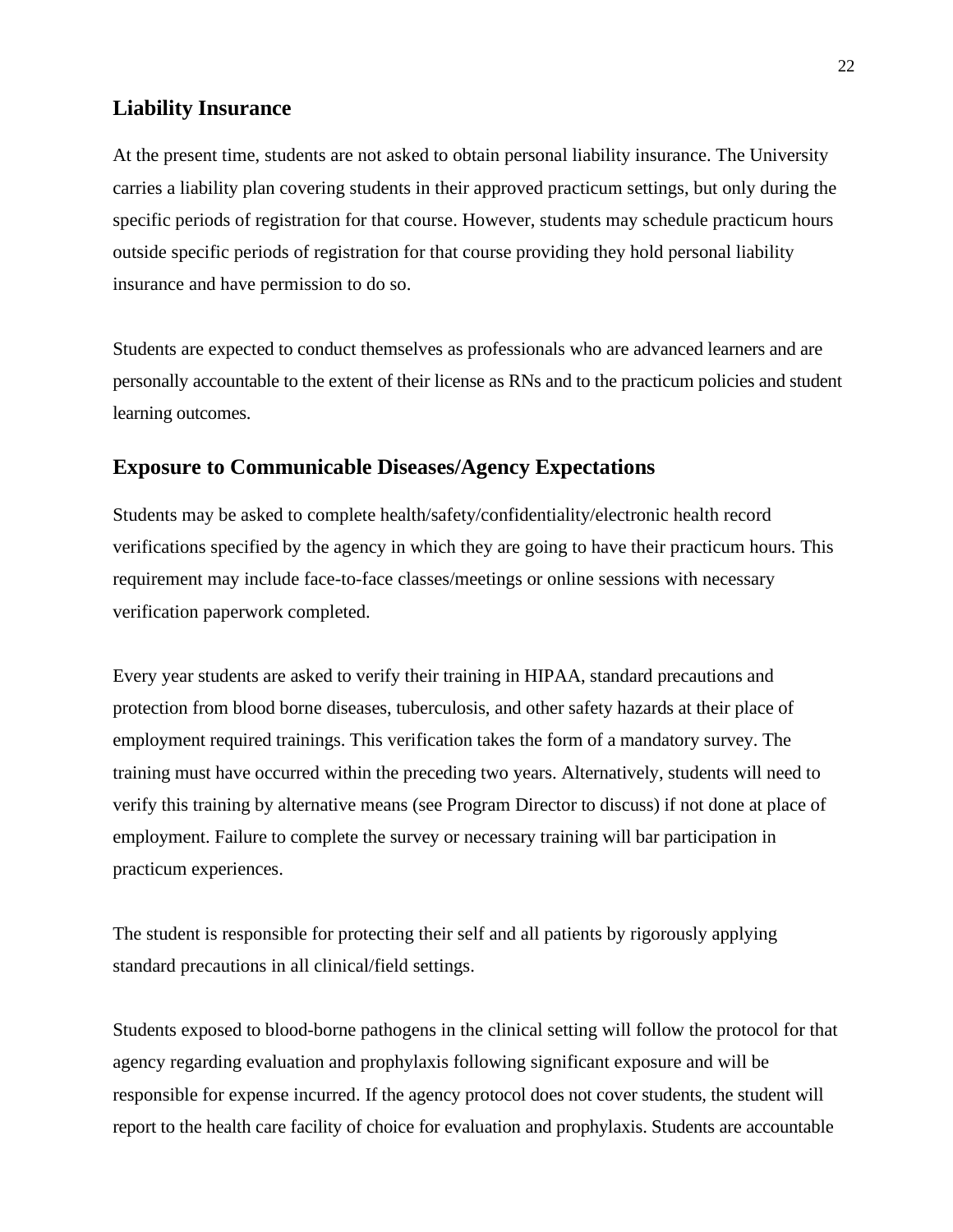to report exposure to the on-site preceptor responsible for the clinical experiences in the agency, the practicum advisor, and the DNP clinical coordinator.

In the event of injury or health complications resulting from field/practicum experiences, the student is financially responsible for initial and follow-up care. Health insurance is strongly recommended. The University assumes no liability for injuries, illnesses, or new or existing health complications that occur during, or associated with, practicum experiences.

# **Student Support Services/Resources**

(See University Graduate Catalog for additional support services/resources) **The Academic Resource Center** 

The mission of the Academic Resource Center (ARC) is to provide service and assistance to students in the development of skills necessary for effective performance in and positive adjustment to the learning environment. The ARC writing assistance is a resource that is frequently utilized by graduate students.

#### **Library Services**

Kim Olson-Kopp is the School of Nursing's librarian partner. Students may communicate with her directly with problems, concerns, or special needs. See the library home page and the Graduate Catalog for more information on the excellent Library Services available.

#### **Online Course Delivery**

Moodle is the school's online course management software. Students are enrolled in courses on Moodle to complete the asynchronous online components of courses. Moodle also serves as a repository for certain guidelines and forms needed during progression in the DNP/certificate program. A password will be given to each student. Moodle is accessible from the campus web page. Online webinar delivery systems may be utilized for synchronous learning activities in selected classes.

The DNP/certificate program utilizes online focus groups to learn about opinions on a designated topic and to guide future action. Faculty use Moodle to house electronic document resources for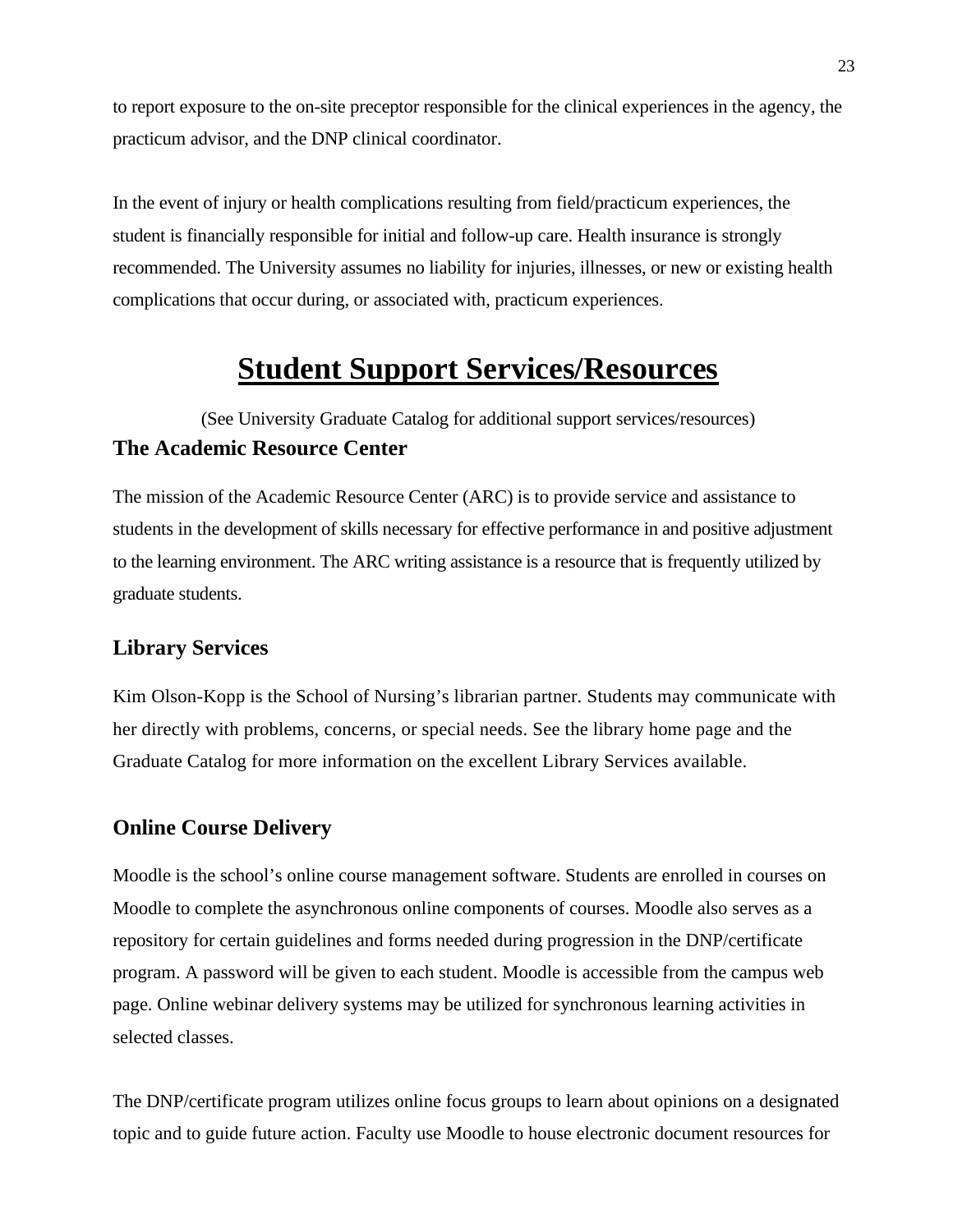students enrolled in didactic courses. These documents are copyright protected and provided to students for their fair use only.

#### **Graduate Student Resource Room**

The graduate student resource room in the nursing building is available on the 4th floor (447) for graduate student use. It has a coded/locked access and students are advised not to share the code with others. Two computers and a printer are available in this room. A refrigerator and microwave are available outside of this room for student and faculty use. Please do not leave food in this refrigerator after your class day and respect the space by cleaning up after yourselves. *Please do not eat meals in the graduate student resource room.*

#### **Counseling Services**

Counseling services at Viterbo involve short-term counseling to students free of charge. The counseling office also acts as a referral resource to community mental health facilities when additional services are needed. Students are invited to contact the counseling office in-person or by telephone. Services involve primarily education, one-on-one sessions, and programs on mental health.

#### **Food Service**

Campus dining facilities are in Marian Hall, the student union, and adjacent to the library.

#### **Health Services**

Viterbo University has a health services office staffed by a RN on a full-time basis. Office hours are available each school day. In addition, the University has the service of a consulting physician. Services through the health service office are available to students without a fee.

La Crosse has excellent medical facilities available if needed. Mayo Clinic Health System-Franciscan Healthcare medical complex is located adjacent to the University. It includes a hospital, an emergency/urgent care department, and clinics. Gundersen Medical Center is located within eight city blocks of the campus, providing similar services.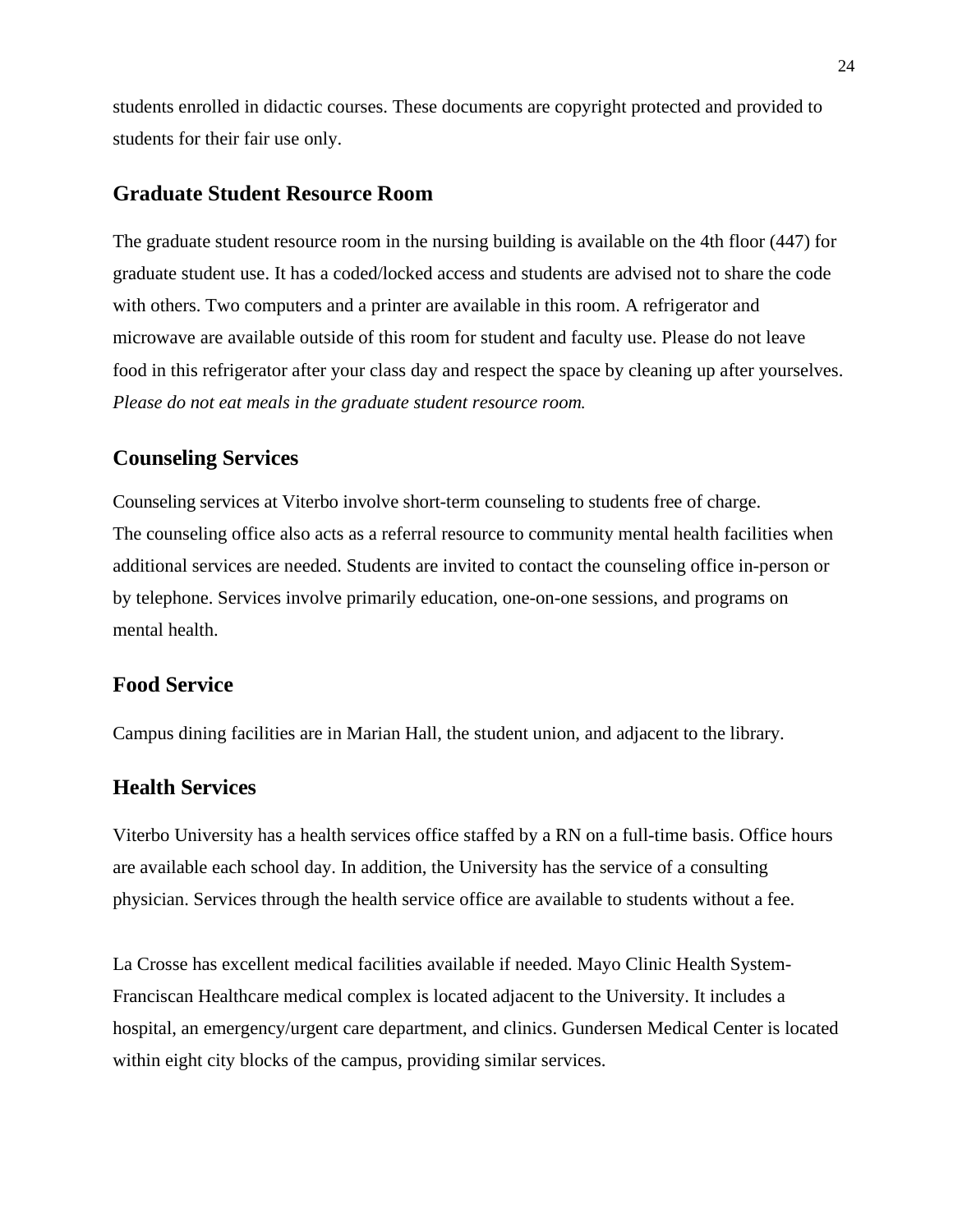# **Security/Safety**

Daytime and after-hours security can be contacted by using an on-campus phone and dialing 3911. For all life-threatening emergencies contact 911 directly. Emergency phones are located at various locations on campus. To help prevent theft, please lock cars and secure personal belongings. If questions/ concerns regarding security, please contact Physical Plant personnel.

Students may need to secure ID cards to access the nursing building for classes on weekends and evenings.

# **VitNet/Self-Service and Student Planner**

VitNet/Self-Service is the web advisor for students. A student's schedule, transcript, student planner, financial aid status, billing information, as well as grades and course descriptions can be accessed through this on-line resource through MYVU.

# **Help Desk**

Call or email the Help Desk for computer/t[echnological problems: \(6](mailto:helpdesk@viterbo.edu)08) 796-3870 o[r](mailto:helpdesk@viterbo.edu) [helpdesk@viterbo.edu.](mailto:helpdesk@viterbo.edu) 

# **Miscellaneous Information**

## **Use of Laptop Computers**

Laptop computers/iPads may access campus Wi-Fi for internet connectivity with the appropriate password.

#### **Email**

All students have an email account through Viterbo. This email address is used throughout the length of the program. If students prefer to have their email forwarded to a home or work email address, they must input their forwarding information on the Viterbo email system. Students MUST check their email at a minimum of once a day to receive important communications. This includes during semester breaks, vacations, and summer.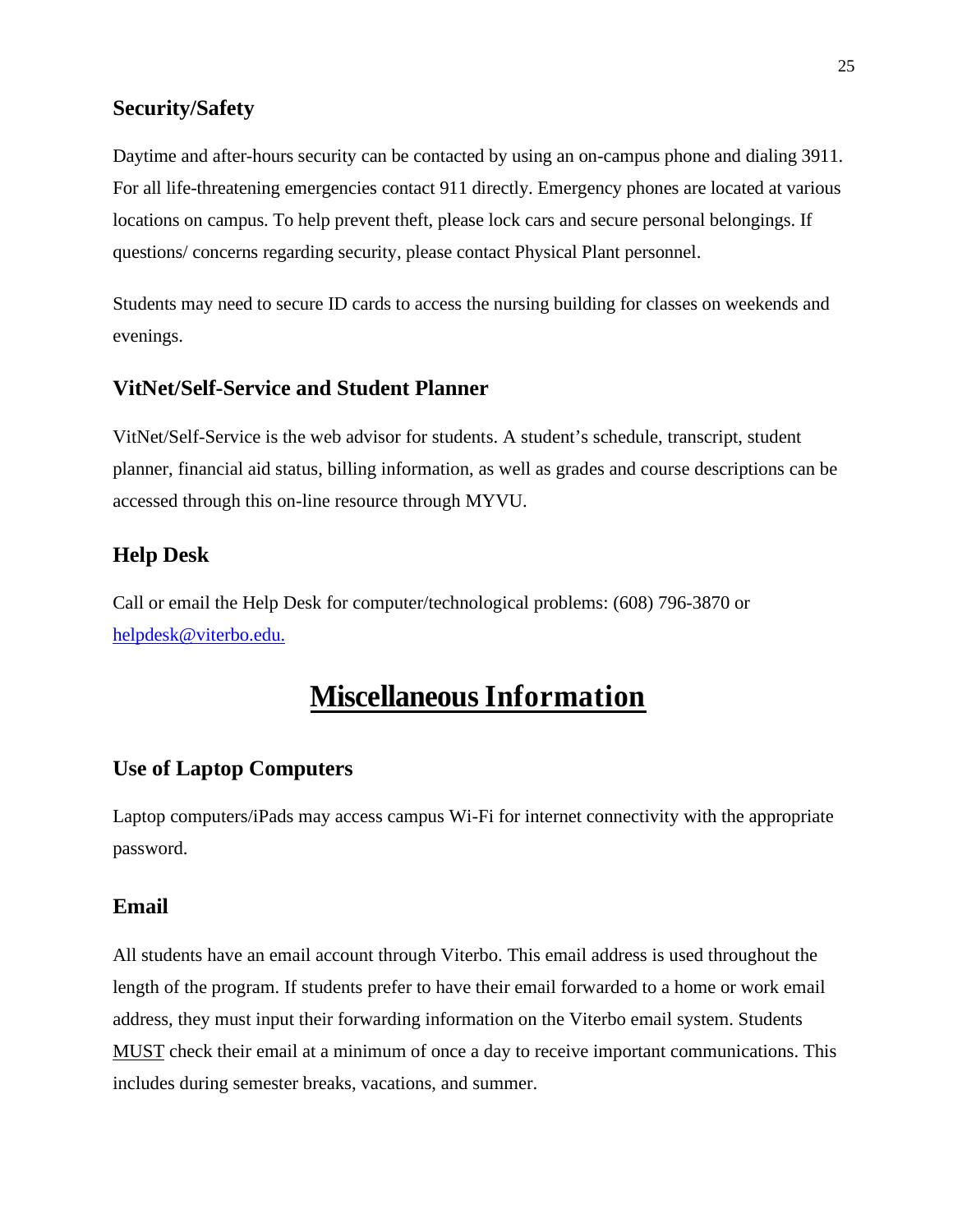#### **Health Insurance**

Personal health insurance is strongly recommended and required by some clinical agencies utilized for practicums. Students are not insured by Viterbo or by the health care agencies in which clinical experiences are conducted.

# **Printing**

A calculated amount of free printing is allowed via the computers in the computer labs, based on how many credits a student is enrolled in. If students exceed this amount in any semester, additional funding will need to be provided to apply to this account through the library.

# **Personal Copying**

Copiers are available in the library and at various other locations for personal copying. Students can make copies by signing onto the copy machines with their student IDs. The copies will be charged to their printing account.

#### **ATM**

An ATM machine is in Viterbo's Student Union. There may be a transaction fee.

#### **Class Cancellations/Alternative Arrangements Due to Severe Weather**

Information regarding University closings and weather delays will be announced on local television and radio stations, on the Viterbo website, and Viterbo University social media. Information on individual class cancellations will be posted by the instructor to Moodle. Students are encouraged to sign up for cell phone weather apps or alerts on the WKBT or WXOW websites.

In the event of hazardous driving conditions, both students and faculty should use individual judgment in attempting to get to campus. Because students and faculty come from different locations with varying weather patterns, either may be unable to get to class even though classes have not been officially cancelled.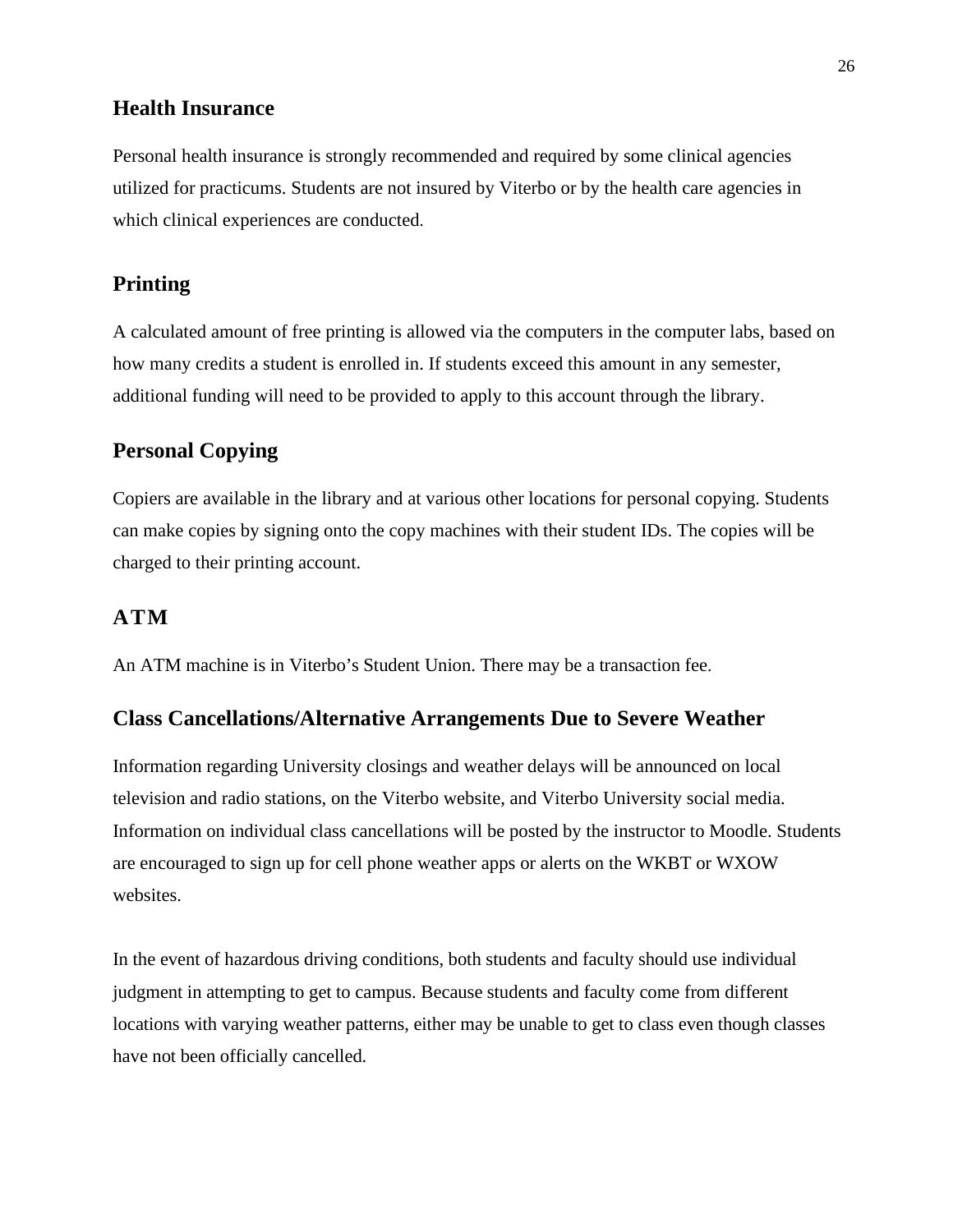If students are not able to come to class, they should contact their instructor(s) as soon as possible. Occasionally when regionally severe weather warrants alternative arrangements such as online class, podcasts, or virtual platforms may be utilized.

## **Overnight Accommodations**

A variety of accommodations are available in La Crosse, sometimes at a discount for those associated with Viterbo University. In the event of the unexpected need to stay overnight, in-town faculty and students often are willing to have overnight guests. Please try to have a contingency plan in place in the event you need to stay overnight.

#### **Sigma Theta Tau (Pi Phi Chapter)**

**Graduate Student** - Students are invited to apply for membership as nurse leaders at any time in the program. Full-time students will be offered a membership fee discount and are entitled to pay half of the chapter and international membership fees. Be sure to mark your membership renewal form indicating that you are a full-time student.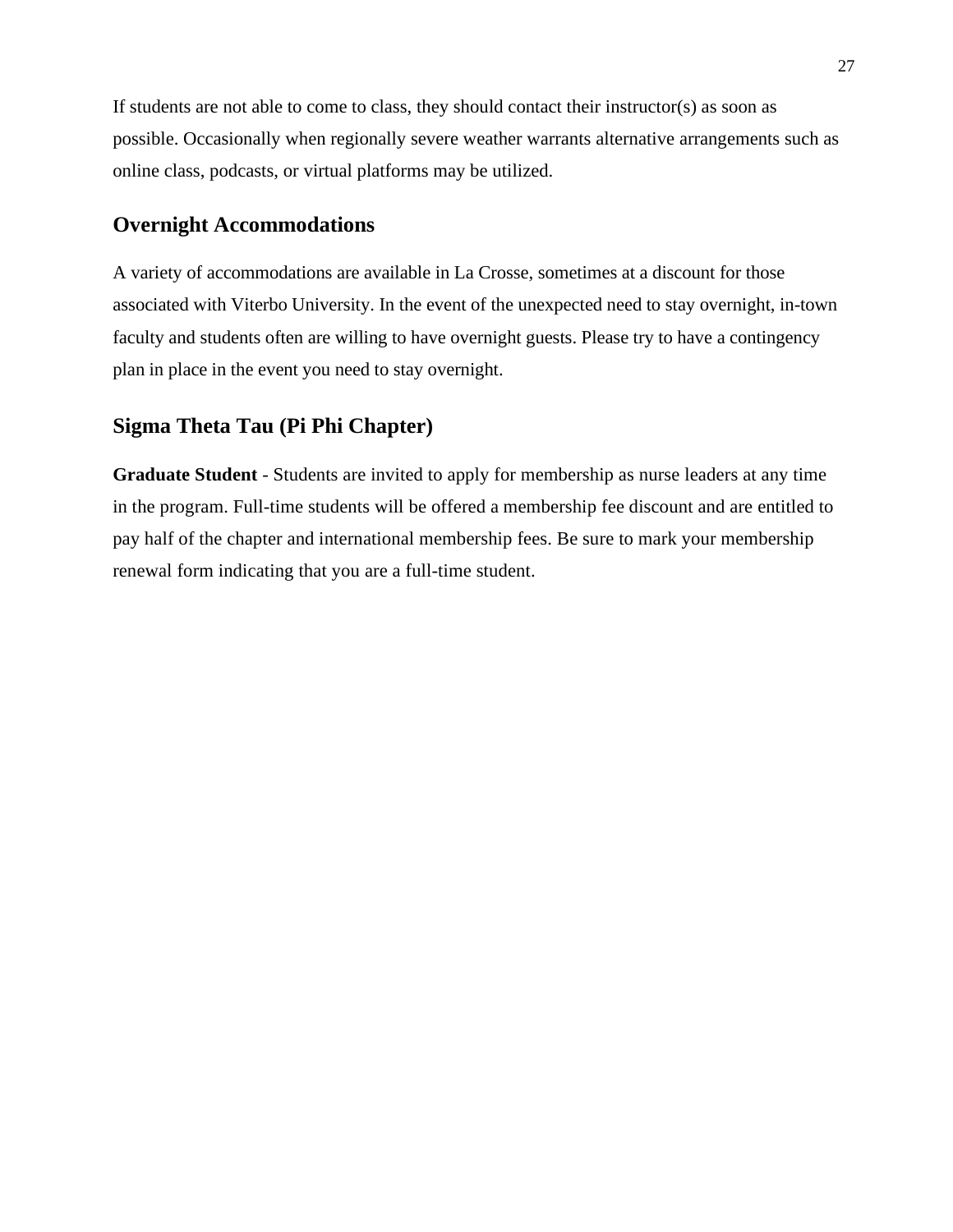# **Directory**

# **School of Nursing**

**Mary Ellen Stolder Dean, School of Nursing and Health**  BS, University of Wisconsin-Madison MS, University of Wisconsin-Madison Ph.D, University of Iowa

**Michele Merten, Assistant Professor Graduate Program Director**  BSN, Viterbo University ANP, MSN, Viterbo University DNP, Viterbo University

# **Full-time and Part-time Nursing Faculty**

#### **Judy Anderson, Professor**

BSN, Viterbo College MSN, UW-Eau Claire Ph.D, Widener University

#### **LuAnn Fowler, Assistant Professor**

BSN, Viterbo University FNP, MSN, Viterbo University DNP, Viterbo University

#### **Sherry Harris, Assistant Professor**

BSN, Winona State University FNP, MSN, Indiana State University DNP, Indiana State University

#### **Adjunct Faculty**

Janet Bahr, MSN, ANP-BC Dorie Beres, Ph.D, ANP-BC, Professor Emerita Cheristi Cognetta-Rieke, DNP, MBOE Michelle Copley, DNP, ANP Michelle Dahl, DNP, CRNA Amy Derenne, Pharm.D Jennifer Ellefson, DNP, AG-ACNP Ann Falkenberg Olson, Ph.D, FNP, WHNP-BC Rachael Guenzel, DNP, CNP Marcia Hagen, DNP, FNP Karen Hayter, Ph.D, RN Susan Heitman, DNP Kimberly Herman, DNP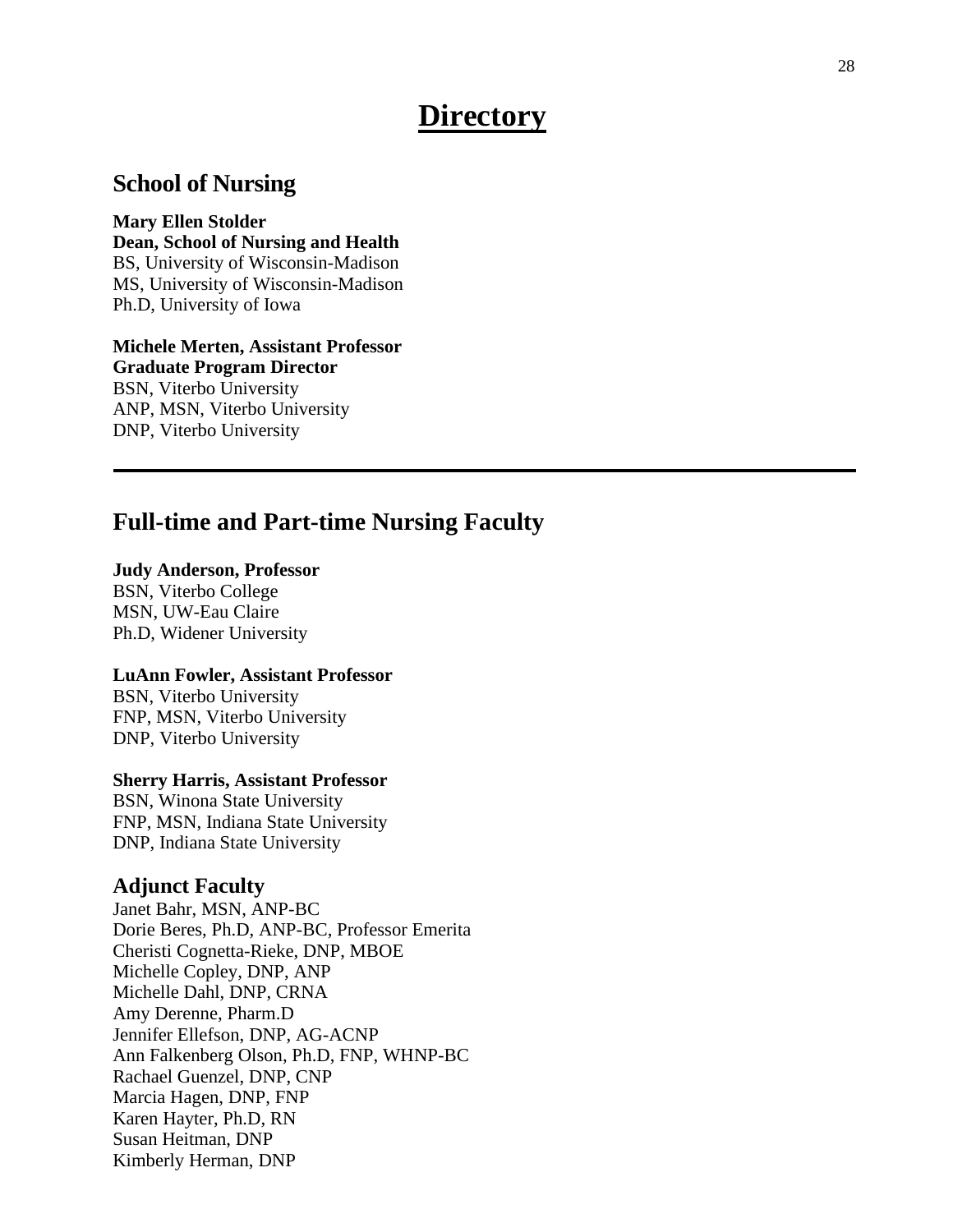Jennifer Hill, DNP, FNP Camilla Jaekel, Ph.D Julia Jurgensen, DNP, FNP Cameron Kiersch, DNP, RN Kathryn Koehne, DNP, RN Michael Lewandowski, Pharm.D, BCPS Amanda Meyer, DNP, FNP Cynthia Niesen, DNP, RN, NEA-BC Jessica Peterson Ph.D, CRNA Teresa Pulvermacher, MSN, FNP Jamie Reigel, DNP Stephanie Schrader, DNP, FNP Megan Smith, Ph.D, RN Kalee Freeborn-Townsend, DNP, FNP Katherine Trelstad-Andrist, MSN, CNP Edward Zhovtis, DNAP, CRNA

## **Selected Support Staff**

**Colton Anderson Administrative Assistant, School of Nursing**  BS, St. Ambrose University

**Chad E. Gilbeck Help Desk Service Coordinator**  BS, University of Wisconsin-La Crosse

**Korinda Salaski Registrar**  BA, Concordia University

#### **Selected Professional Personnel**

**Jane Eddy Director, Academic Resource Center**  MSEd, University of Wisconsin-La Crosse BS, University of North Carolina